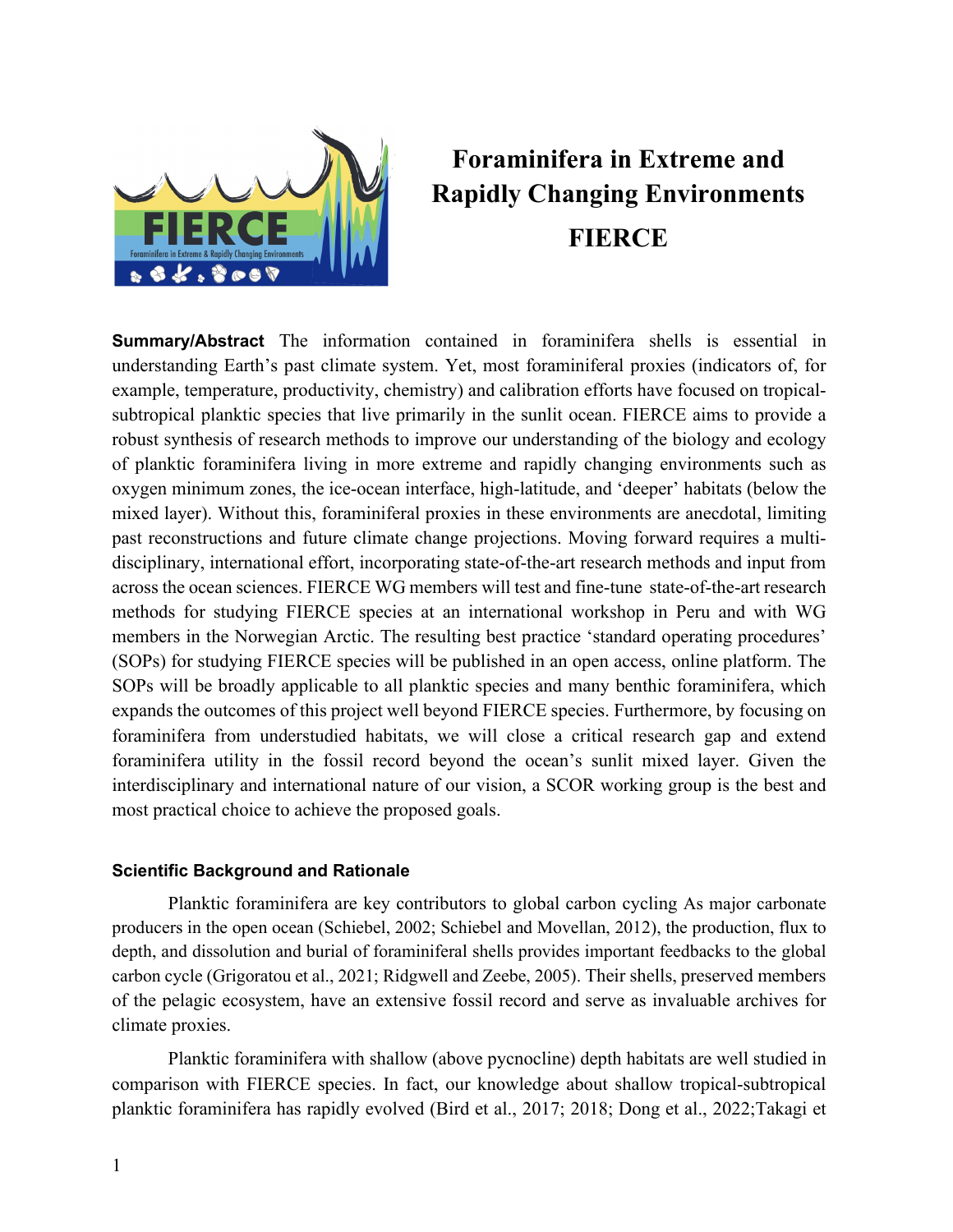al., 2020). New techniques have led to a more in-depth understanding of specific diet, (previously identified by TEM and laboratory observations; see Schiebel and Hemleben, 2017, and references therein), bacterial interactions, and parasites in (Bird, et al., 2017; 2018; Greco et al., 2021). Other studies have found that shallow tropical planktic species host algal symbionts that pass on photosynthate to the host (Gast and Caron, 1996; Takagi et al., 2019; Lekieffre et al., 2018). FIERCE species may be symbiont-barren or facultative symbiont-bearing, although little is known about their preferred diet. Furthermore, understanding microbial interactions and predation is poorly understood in all planktic foraminifera species. This lack of understanding makes foraminiferal ecology difficult to model. As a result, foraminiferal turn-over and community shifts in the fossil record can be interpreted only in terms of environmental rather than ecological forcing, limiting and potentially skewing interpretations. Therefore a thorough understanding of all planktic foraminifera species ecology and physiology, including that of FIERCE species, is required to accurately model foraminiferal response to climate change in terms of biomass, habitat expansion/reduction and implications for the carbon cycling (Roy et al. 2015; Grigatorou et al. 2021).

Proxies are fundamental for extending marine instrumental records beyond the bounds of direct observation and for understanding long-term oceanographic and climate and environmental responses. Information about the upper ocean environments is recorded in the planktic foraminifera fossil shell/test, and expressed in their trace element and isotopic geochemistry (see Kucera et al., 2007; Katz et al., 2010). For shell geochemistry to function as a reliable proxy, well-defined relationships, or 'calibrations', between calcification environment and shell chemistry must be established, taking into account biological and ecological influences, such as calcification depth (Reynolds et al., 2018), microhabitat (Fehrenbacher et al., 2018), biomineralization processes, life cycle, diet, and symbiotic associations due to photosynthesis and respiration influence on shell geochemistry (Hӧnisch et al. 2003; Eggins et al. 2004). Biological or ecological offsets can often be accounted for using species-specific calibrations, (e.g. Bemis et al., 2002) but this has focussed on shallow (above the pycnocline) tropicalsubtropical species, and not FIERCE species (Tierney et al., 2020; Gray and Evans, 2019; and references therein).

Contemporary global change disproportionately impacts extreme and rapidly changing environments such as tropical oxygen minimum zones (OMZ), the ice-ocean interface, and highlatitude regions which are warming at the most rapid rate on the planet (Serreze et al., 2009). OMZs are expanding (Breitburg et al., 2018; Keeling et al., 2010; Stramma et al., 2010; Schmidtko et al., 2017), oceans are becoming more acidic, sea ice is melting and salinity decreasing (Parkinson, 2019; Jones et al., 2020; Meier et al., 2021). Foraminiferal species that specifically live in these environments (FIERCE species) may provide records of biologically distinct environments (Hull et al., 2011; Dieckmann & Spindlery, 1991; Lu et al., 2016; Hoogakker et al., 2018; Greco et al., 2021; Davis et al., 2021; Winkelbauer et al., 2021). Significant attention has been given to studying the metabolic adaptations of benthic foraminifera in extreme environments (Risgaard-Petersen et al., 2006; Woehle et al., 2018; Orsi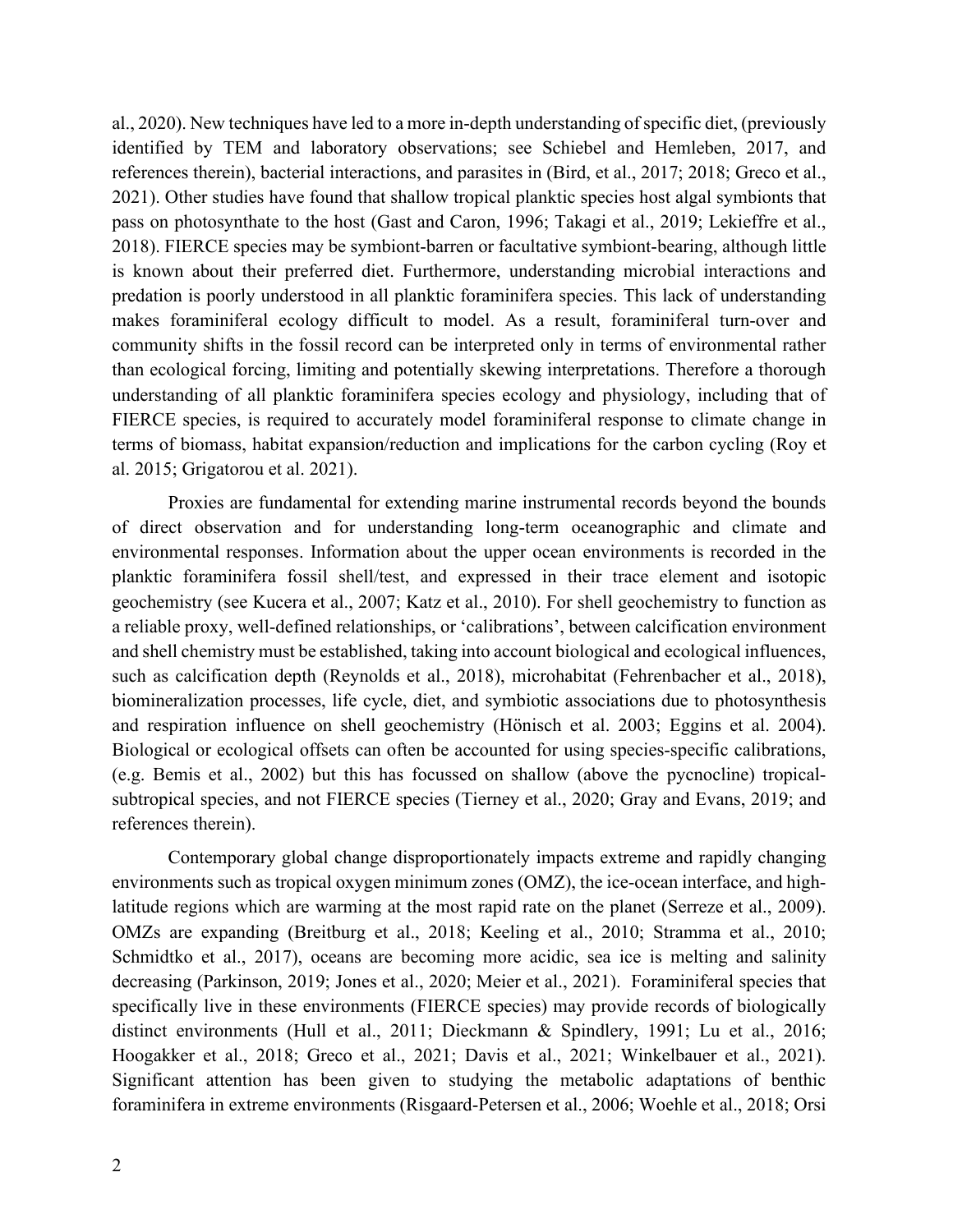et al., 2020; Gomaa et al., 2021). Yet, little is known about the biology and ecology of planktic FIERCE species. The consequence of this is that accurate foraminiferal proxy calibrations for these environments lag well behind those for more stable regions, and, critically, limit our understanding of the past conditions in these at-risk habitats. This gap in the proxy record also hinders a more holistic understanding of ocean processes, past, present and future. Therefore, reconstructing past changes, to underpin future projections for more 'extreme' environments has never been more needed.

Advances in ecology, geochemistry, genetics, modeling, and across the fields of biological and chemical oceanography make many of these key questions of FIERCE species' ecology and biology imminently answerable. By doing so, we can improve our ability to understand and reconstruct rapidly changing environments, connecting the past, present, and future of our oceans. However, accomplishing this goal will require a major transdisciplinary and international effort and an "un-siloing" of relevant methodologies from both within and outside of fields traditionally associated with foraminiferal research. By assembling a broad community base, explicitly codifying and openly disseminating relevant information, we can move forward in improving our understanding of FIERCE species and thus build new bridges between our understanding of past and future climate states.

#### **Why a SCOR working group?**

 As foraminiferologists expand their scope into 'extreme' planktic environments, the assessment, articulation, and dissemination of the current state of knowledge, as well as the development of community standards, will become increasingly important. Our working group aims to produce a state-of-the-art synthesis of the ecology, biology, and geochemistry of planktic foraminifera from extreme environments, including an assessment of knowledge gaps. We will implement training early career and interdisciplinary scientists, featuring a developed route towards best practices and community standards, and, crucially, a forward-reaching plan to integrate foraminiferology with other marine sciences. The development of such a foundation will identify pressing research questions needed to expand the use of planktic foraminifera from "extreme" environments as oceanographic proxies. Furthermore, we aim to remove barriers to entry for early career and cross-disciplinary research by standardizing methods for research done across systems (model species, geography, and timescales) and make a crucial step towards knowledge transfer and sustainable capacity building during a training workshop and with the development of the SOPs. Moreover, developing a framework for cultivation, field collection, and preparation of living and fossil foraminifera from non-standard habitats will allow foraminiferal research to be more broadly integrated with efforts aimed at other zooplankton groups, and pelagic ecology more generally. Once general protocols and best-practice methodologies for extreme environments are developed, these can easily be expanded to other environments and ultimately guide long-term international projects that extend these protocols into a global sustainable ocean observation program. A SCOR working group is the best structure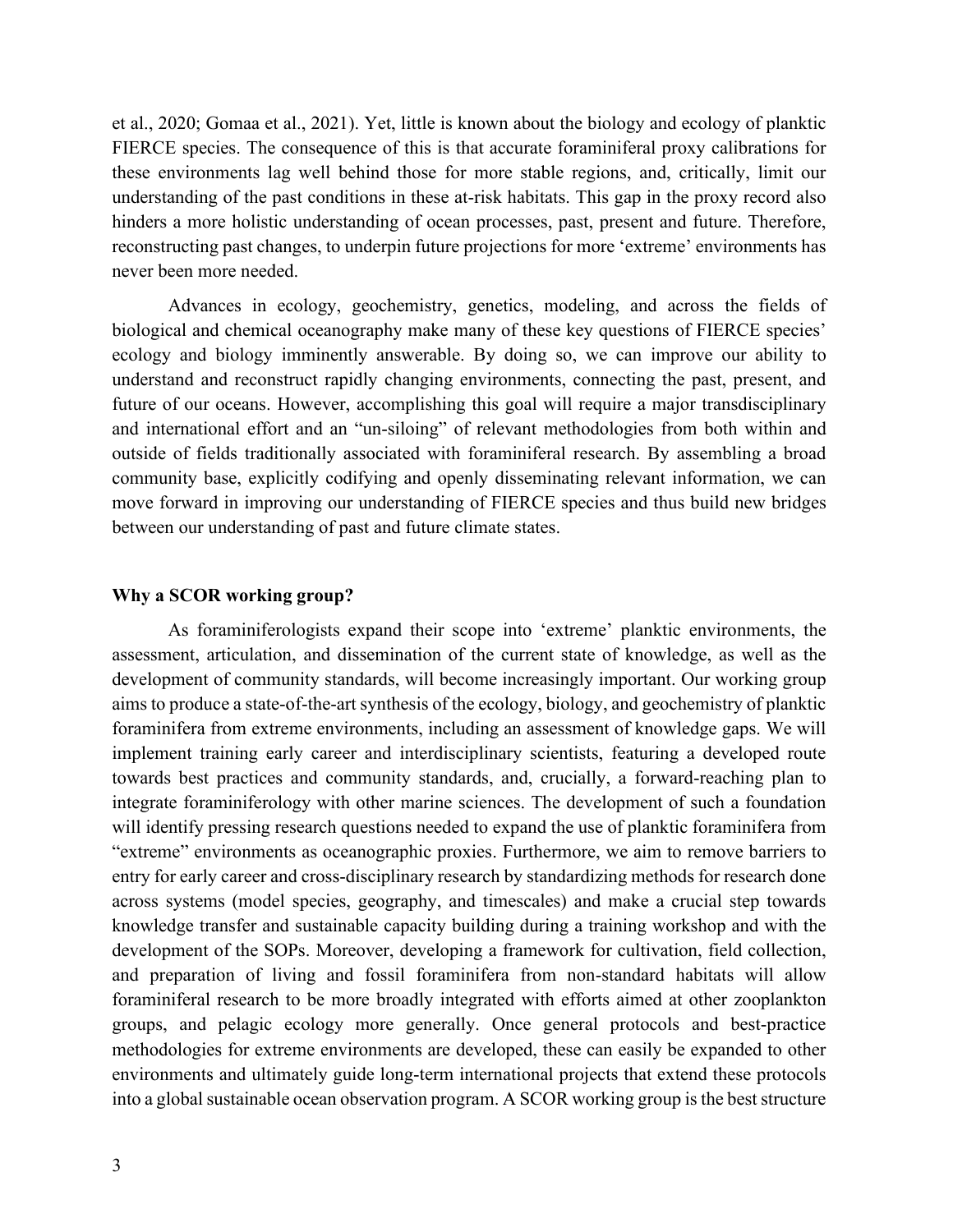to support these ambitious aims as they allow strong international and interdisciplinary collaborations to develop as well as a diverse network from which the SCOR WG can successfully disseminate SOPs to the broader community.

### **Terms of Reference**

- 1. **Assess the current state of knowledge and identify critical gaps** (i.e., life history, genetics, ecology, biogeochemistry, preservation) in our understanding of living and fossil planktic foraminifera from 'extreme' environments. This assessment will draw from the varied expertise of full and associate working group members and be published as a review in an open-access journal.
- 2. **Create, validate, and publish an open-access portfolio of best practices** for the culturing, field-collection, and fossil preparation of foraminifera including those from 'extreme' environments. These best-practices include developing and testing a set of standard operating procedures (SOPs), detailed in the deliverables and made available in collaboration with GEOTRACES and the Ocean Best Practices System (OBPS).
- 3. **Develop open access training resources** for cross-disciplinary, early career and other scientists working with foraminifera from 'extreme' environments. Training resources will be grounded in and serve as a complement to written best practices documents. Resources will include video walk-throughs of field and laboratory procedures, slide decks, and recorded workshop sessions, aimed at researchers, students, and technicians.
- 4. **Develop a strategic plan for long-term international research and collaboration** in planktic foraminiferal research, planned with the input of a broad group of marine scientists, to more thoroughly integrate foraminiferal research with research in chemical and biological oceanography and marine ecology. This effort would culminate with a proposal for an international long-term project that promotes a sustainable global foraminifera observation and research. The addition of foraminifera observations supports the 'plankton diversity and distribution' Essential Ocean Variables of the Global Ocean Observation System (GOOS).

### **Working plan**

WG members will develop and lead disciplinary groups (including biogeography, ecology, culturing, shell geochemistry, molecular biology) convened quarterly online and annually in person, in conjunction with international conferences, detailed below. Year one will focus on authoring a review of state-of-the-art practices and knowledge gaps (ToR1). This review forms the foundation for the SOPs, developed in year two, and the WG workshop at the start of year three. While SOPs are needed for all foraminiferal research, protocols will focus foraminifera from 'extreme' and understudied environments include methods for culturing nonspinose and asymbiotic species, protocols for collecting modern samples from deep (beyond the mixed layer) environments, and modified approaches for cleaning fragile shells.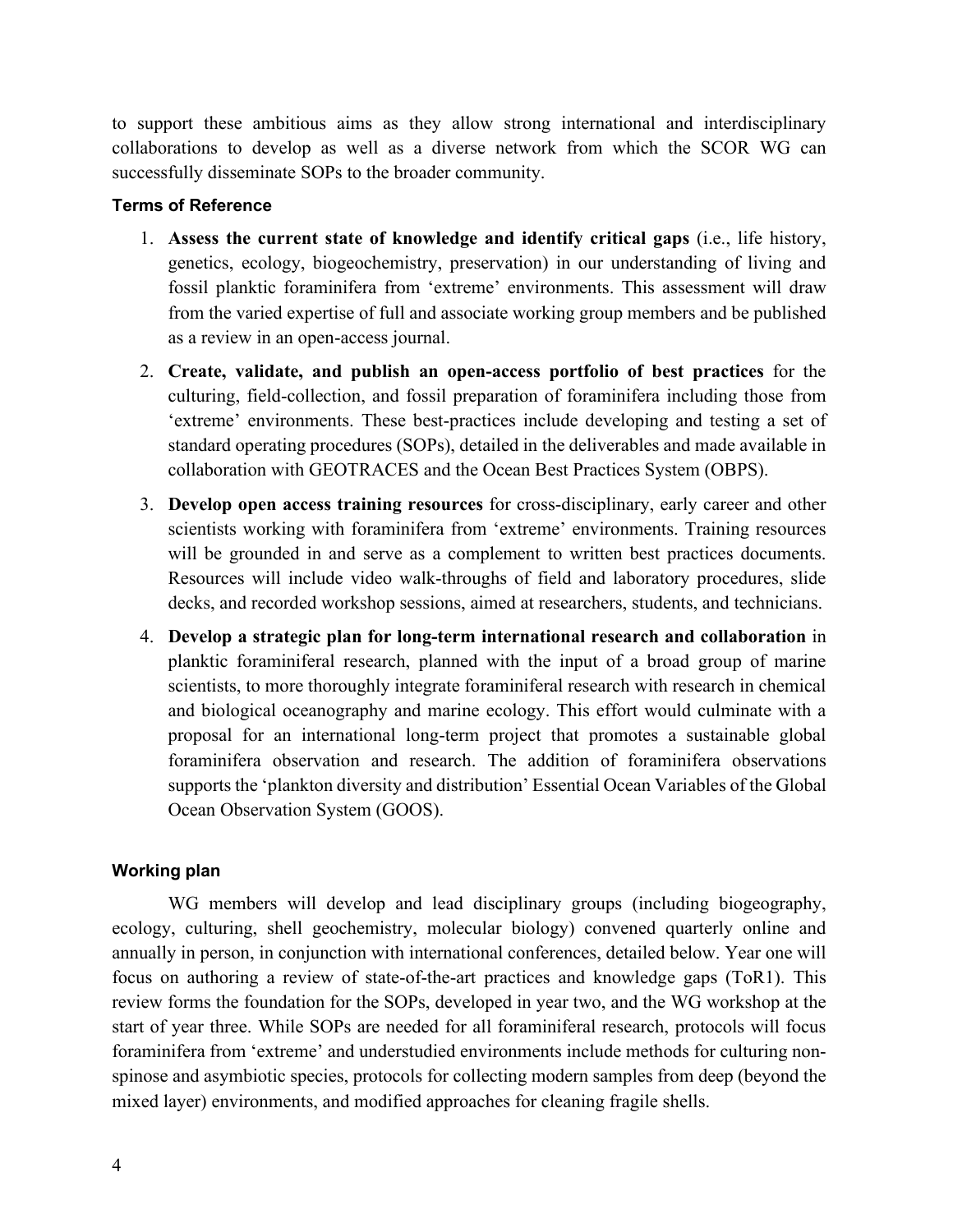To achieve ToR2 and parts of ToR3, FIERCE will hold a training workshop in Peru, develop a partnership with the Regional Research Graduate Network in Oceanography (RGNO) in Namibia, and provide training opportunities in the Arctic (see Capacity Building). The workshop in Peru will include prominent researchers across relevant fields who will apply and validate the state-of-the-art methods for research on foraminifera. The workshop location was selected in part to connect a growing center of foraminiferal research of the Biogeosciences Laboratory of the Universidad Peruana Cayetano Heredia with a broader international community. The facilities in Lima and Piura allow easy access to collect live and fossil foraminifera from diverse environments, including the Peruvian OMZ. During the two-week workshop FIERCE will test and iterate upon best practice protocols under development (ToR2), provide on-site training for workshop participants, and generate training resources (ToR3). This will include methods for live collection and culture, preservation of material for ecological, genetic, and geochemical analysis, and collection and preparation of fossil material for the same. FIERCE intends to partner with the SCOR endorsed Namibia RGNO, which allows access to the Namibia OMZ, where we will develop courses to complement existing training modules for the Benguela upwelling and Namibian OMZ. Furthermore, FIERCE will provide opportunities to join Arctic/Nordic (R/V Helmer Hanssen and R/V Kronprins Haakon) cruises to enable training in foraminifera ecology/culturing in extreme Arctic environments (cruise time in-kind contribution from members' home institution \$20,000). During year two, we will also prepare tutorial videos and slideshows for SOPs that cannot be carried out on-site (e.g., SOPs for stable isotope and trace element analyses, electron and fluorescent microscopy imaging).

The SOPs developed from the workshops and off-site will be made available for training and public comment by submission to OBPS (ToR3). The review paper (ToR1) and subsequent SOP testing during the workshop and Arctic cruises will feed into online teaching resources (ToR2) and an online best practice manual (ToR2&3). Uniting transdisciplinary specialists through our international consortium and the creation of best practice methods protocols as well as identification of contemporary knowledge gaps will provide ample ideas to support the development of an international long-term research proposal(s) across years two to three (ToR4).

# Timeline:

**Year 1**: The first FIERCE WG meeting will occur at FORAMS 2023 (Perugia, Italy), where we will plan our review paper, and assemble disciplinary subgroups leads (ToR1) for the identification of best practice protocols within their disciplines. Subgroup-meetings will be scheduled online every third month. We will also apply for funding to further support the organization and execution of the workshop (ship time, facility fees, accommodations) and travel (ECR Arctic cruises & Peru workshop). Potential funding agencies include (but not limited to) AGU, ASLO, GSA, EGU, the Micropalaeontological Society, Cushman Foundation, Twitter for Good, DFGD, NERC, Pages, NSF, NSF Taiwan, Lyell seed fund, JSPS, Chiba University.

**Year 2**: The second WG meeting will be held at the Ocean Sciences Meeting (New Orleans, USA), 2024. In conjunction with this meeting, we will convene a 1-day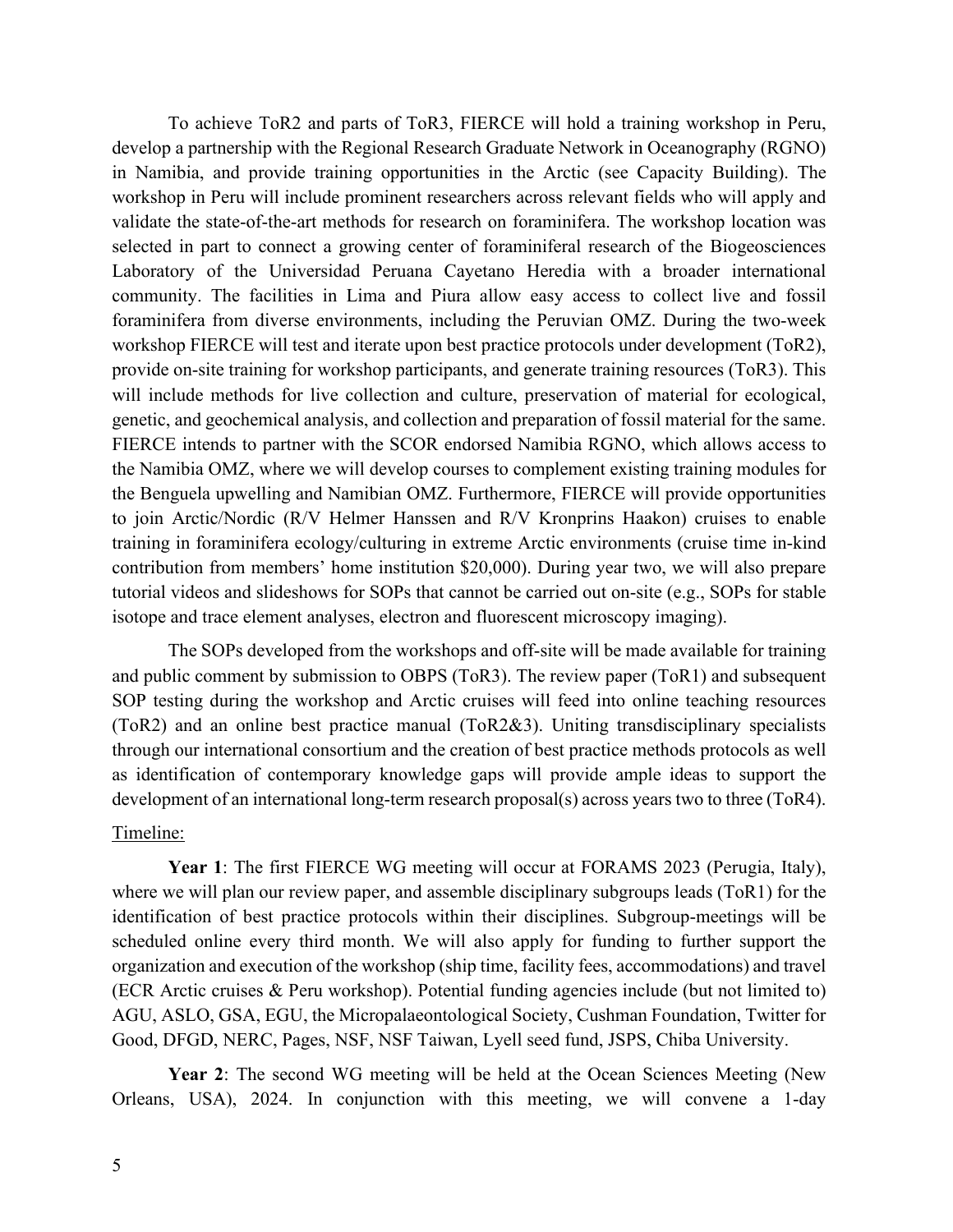transdisciplinary symposium, run by WG members, other plankton specialists, and interested conference attendees. The goal will be to discuss planktic foraminifera best practice protocols with leading scientists from adjacent research fields and share methods in foraminiferology with other relevant disciplines. By initiating this discussion at Ocean Sciences, we anticipate being able to convene a diverse group of marine scientists and connect early career scientists with an interdisciplinary community of marine scientists.

In parallel, subgroups would complete their disciplinary sections of the review article within the first 6 months, followed by another online full workgroup meeting during which combined versions of the review article and the best practice protocols will be discussed. The review article will be finalized and submitted (ToR1). Tutorial videos and slideshows for the best practice protocols will be created (ToR2) before the end of year 2.

**Year 3**: We will host a workshop in Piura and Lima, Peru (ToR2). The facilities at Piura provide a location to test protocols in a near-shore (shelf) environment less impacted by the OMZ, while the OMZ is extremely oxygen depleted close to Lima. The workshop would be split into two sessions, with the first focused on methods specific to living planktic foraminifera in Piura where we expect higher foraminifera abundances (WG member Cardich, personal communication). The second session would be held at the larger Lima facility, IMARPE, and will focus on both live and fossil collection methods involving foraminifera from low-oxygen environments.

The third WG meeting will be held in conjunction with the Peru workshops, where we will finalize best practices and training resources. Videos and slide decks from the training sessions will be edited and uploaded with the best practice portfolio in collaboration with GEOTRACES (ToR2&3). Participants and organizers can provide feedback after all resources are uploaded. We will also finalize the research proposal for a long-term project to sustain our SOPs and create the basis for a global ocean observation program in close collaboration with GOOS (ToR4). Funding agencies that will be targeted for our research proposal(s) include the European Research Council (synergy grants), the National Science Foundation (USA), the Natural Environmental Research Council (UK), and Research Council of Norway (Norway).

### **Deliverables**

1. A **review paper** (ToR1) of the current state of knowledge of planktic foraminifera that live in low oxygen, deeper (beyond the mixed layer), and high-latitude environments will be published in an open-access peer reviewed journal. The paper will include information about depth habitat, life cycle, genotypes, preservation, and geochemistry, specifically targeting species from understudied habitats. Critical knowledge gaps will be identified with a list of key research areas required to bridge these gaps. Knowledge gaps will encompass uncertainties about extrapolation from shallow-dwellers, metabolism and adaptation to extreme environments, and symbioses and ecological interactions.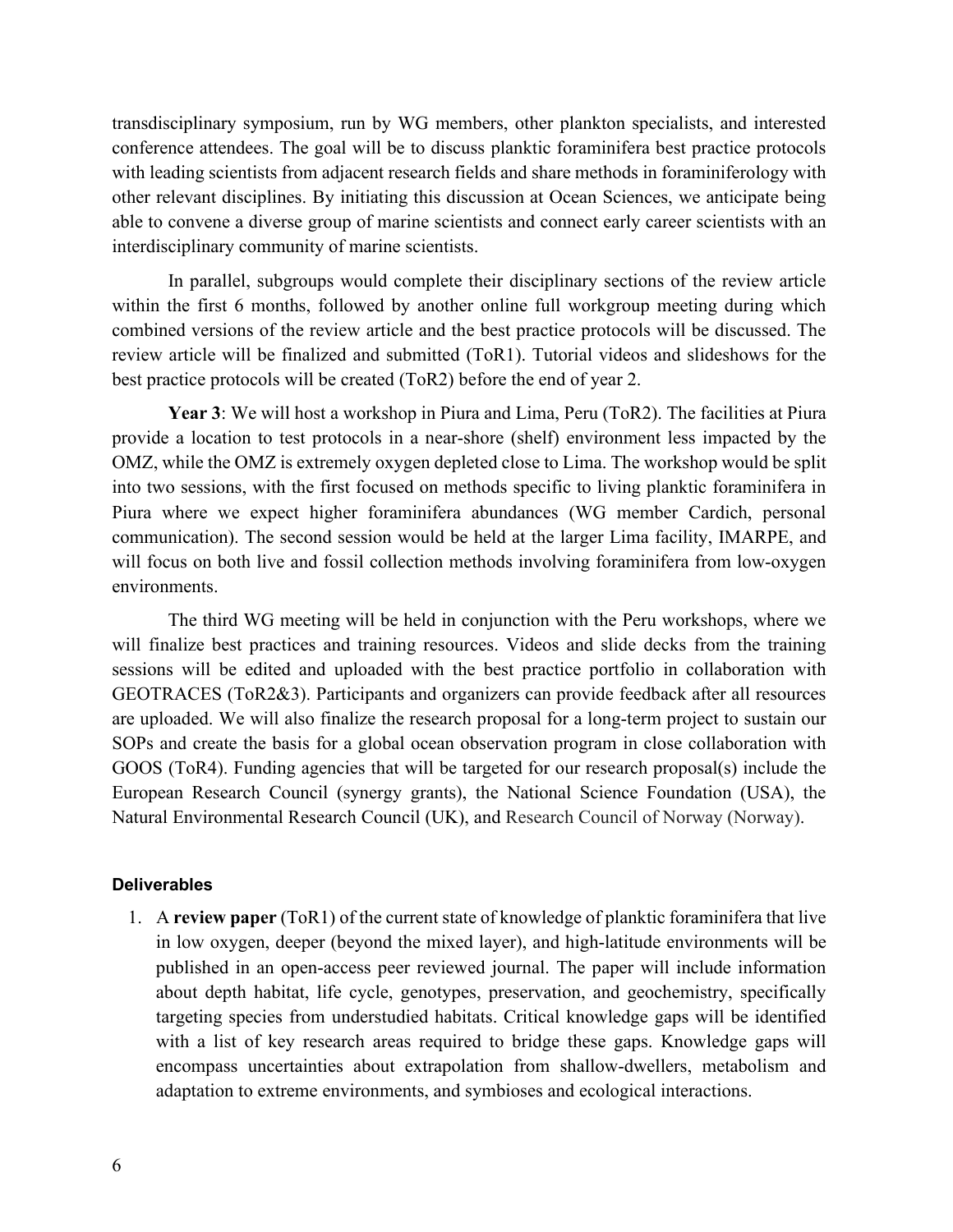- 2. **Open access training resources** will include slide decks and filmed demonstrations of "**Standard Operating Procedures**" (SOPs) (see ToR 2&3, and Deliverable 3), and teaching resources for best-practices and protocols. Handling of foraminifera from both traditional and 'extreme' environments will be covered. We anticipate that learning modules we develop will be accessible online.
- 3. **Best practices for research** with cultured, field-collected, and fossil foraminifera will be detailed in comprehensive SOPs (ToR2&3). The SOPs would include instructions and photographs of methods for collecting live and dead plankton specimens from plankton tows, how to culture foraminifera, best practices for long term preservation of plankton tow collected specimens (formalin, ethanol) and sample preparation for analysis (e.g., geochemistry, genetics or microscopy).
- 4. **Preparation of a research proposal for an international long-term project** that extends the best practice sampling strategies and state-of-the-art methodologies into a global sustainable ocean observation program. (ToR4).

### **Capacity Building**

The FIERCE working group aims to establish sustainable capacity building. One of the key limitations identified to moving the field of foraminiferal research forward is a disconnect between basic questions about the ecology, biology, and geochemistry of FIERCE species, and those with the toolkits to answer these questions. One rather straightforward example is that little is known about the lifecycle of deep dwelling planktic foraminifera - how long they live or what conditions may favor growth or reproduction. While geochemical methods may be readily transferable from better studied species, what environment or what timescale the geochemistry of deep-dwellers represents is unclear. To answer these questions will require tools from genetics, microbial ecology, and culture to be combined. By building capacity for diverse researchers to have open access to these tools, we anticipate this type and more complex questions may be more easily addressed.

In other cases, tools may be available but misunderstood or unstandardized. For example, the use of ethanol, which though widely used as a preservative in marine biological applications may alter the isotopic composition of foraminifera shells (Enge et al., 2018). This is a critical consideration when attempting to make biological to geochemical connections in foraminifera. Similarly, while the fluorescent calcein dye can be used to label laboratory-grown calcite, extended exposure may also alter the carbonate chemistry of the culture water, introducing a potential complication for foraminifera calcification (WG member Davis personal communication). While this information is informally "known" within some subfields, explicit codification is necessary to build capacity for broader collaboration. Codifying this type of knowledge within standard operating procedures would not only pave the way for greater collaboration and prevent wasted research effort, but can standardize approaches in ways that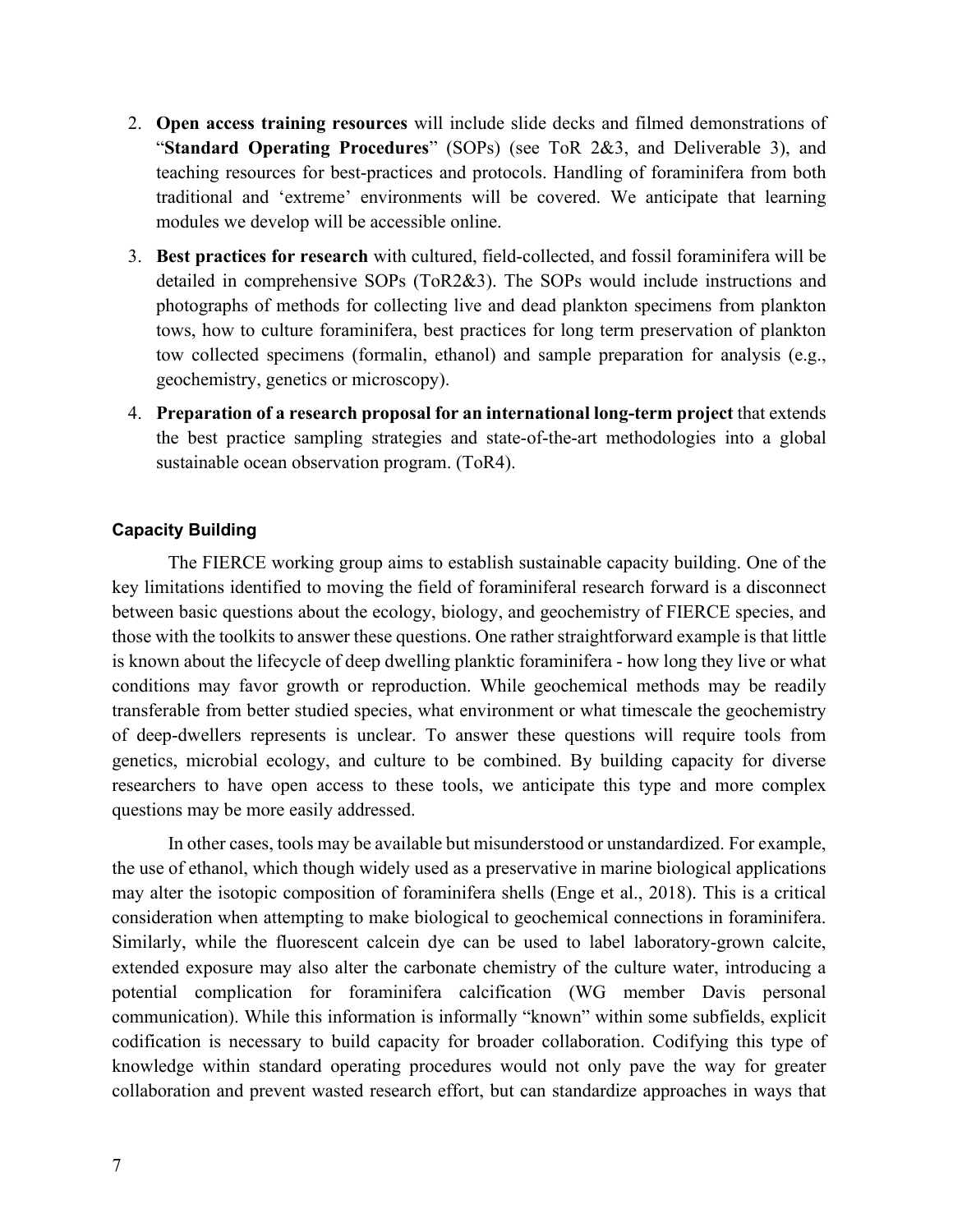make disparate collection and research efforts more compatible, such as has been done to great effect in GEOTRACES (see Cutter et al., 2017) or FOBIMO (foraminifera used for biomonitoring; see Schönfeld et al., 2012) programs.

We not only aim to build capacity by bringing in state-of-the-art skills and methodology to foraminiferal research but also to capacity build globally and generationally. We aim to codify standard practices within the field of foraminiferalogy and bring in tools from adjacent fields (e.g. genetics, geochemistry). Besides, the SOPs developed during this FIERCE project will also benefit researchers studying other plankton organisms (e.g. pteropods, copepods) and, more broadly, any marine research area using the same analytical techniques that will be covered by our set of "SOPs" (e.g. stable isotope analysis of other marine calcifiers).

In addition we plan to prepare a research proposal for an international long-term project that extends these best practice sampling strategies and state-of-the-art methodologies into a global sustainable ocean observation program.

These aims are highlighted in ToR3 and ToR4 and expanded on here. Specifically the FIERCE aims for capacity building include:

- 1. **Training early career scientists** in a range of techniques during our Peru workshop and Arctic cruise. Currently, state-of-the-art methodologies are infrequently applied to foraminifera, and this workshop will bring together researchers from wider disciplines to demonstrate the utility of new methods. These include for example the preparation and fixation of samples for molecular techniques, and the pre-cleaning used for trace element analyses for past environmental reconstructions including calcification temperatures. Slide decks and video tutorials will be made available online.
- 2. **Partner with the Namibia Research Discovery camps on Biogeochemical oceanography in Upwelling Ecosystems**. We will offer lectures (planktic foraminiferal communities of the EBUS system), lab work and training in sea-going sampling of foraminifera in the low oxygen environments off Namibia.
- 3. **Providing resources to scientists** by providing openly available best practices for working with cultured, field collected, and fossil foraminifera.
- 4. **Developing relationships between foraminiferologists and scientists in other disciplines**, including plankton ecology, microbiology, ecological and biogeochemical modeling to collaborate and co-supervise students to bring original cutting edge techniques into the field of foraminiferal studies.
- 5. **Identifying gaps in current knowledge**, many of which will require interdisciplinary & international partnerships and new approaches to fill. Those will be summarized in the planned overview (review-) paper.
- 6. **Building the foundation for extensive future sampling efforts** that meet the needs of the community and allow for integration with other related fields.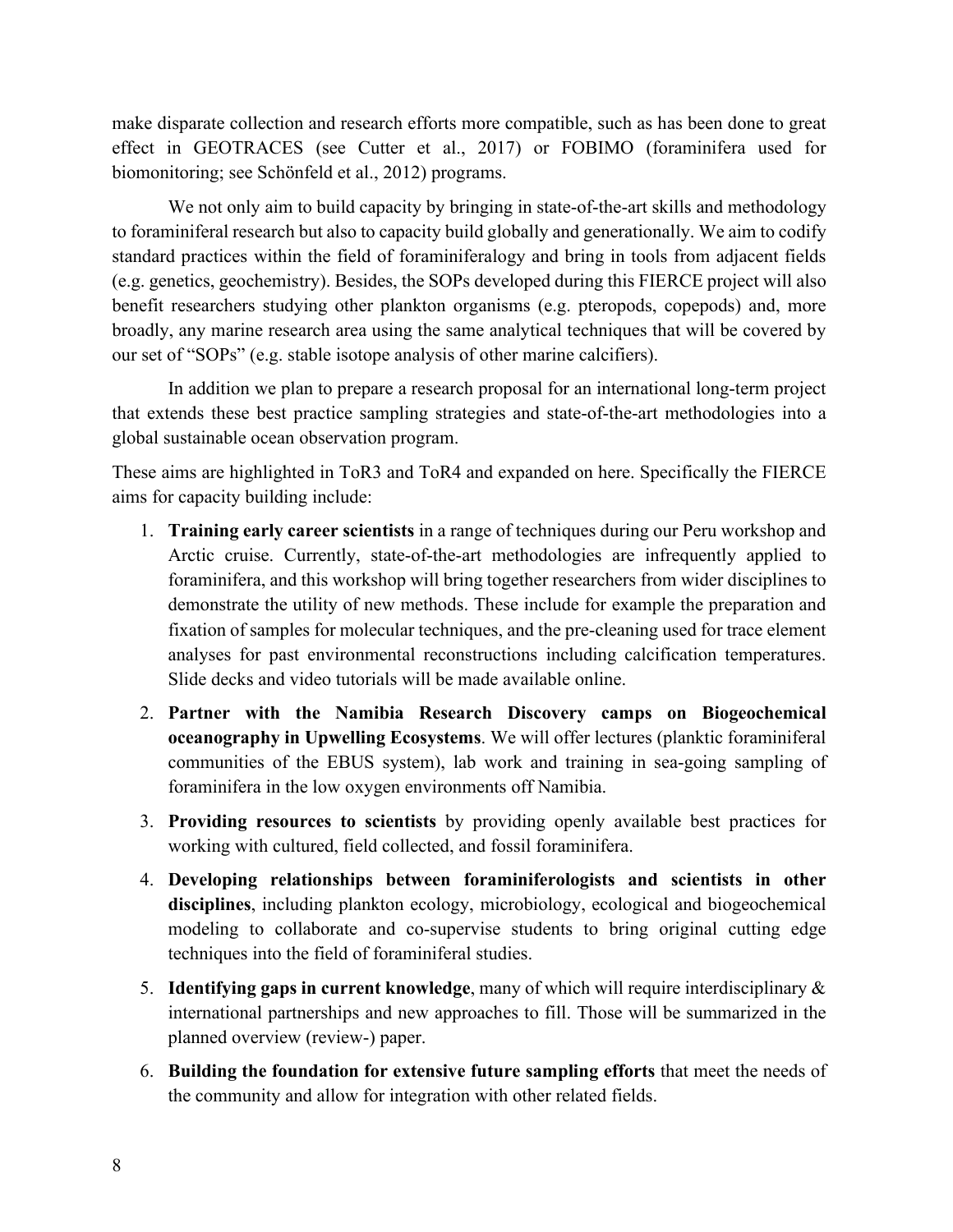- 7. **Transferring knowledge about state-of-the-art methodologies to host facility** during the workshop in Peru: "hands-on" sessions and sustainability of these applications by capacity building at the host facility.
- 8. **Preparation of a proposal for a global sustainable ocean observation program** that sustains the developed best practice strategies. Our goal is to provide a blueprint for collecting foraminifera globally and expanding their utility in modern ocean research and in the paleorecord using internationally established protocols that guarantee results can be compared across studies and through time.

# **Working Group composition .**

FIERCE WG has 10 Full and 10 Associate members that bring together state-of-the-art skills, including proxy development (species community, geochemical and morphometric analysis), molecular taxonomy, cell imaging, metabolic analysis, as well as field sampling, culturing, and experimental works, that will be fundamentals to achieve our ToRs. All Full members are working on foraminifera, however, they have diverse backgrounds and expertise from paleoceanography, genetics, protistology, and physiology, addressing a wide spectrum of research. The Associate members provide important input from the complementary fields covering biological oceanography, biodiversity modeling, functional modeling, and evolutionary biology. Our Full and Associate members represent 11 different nations/regions, including 2 emerging/developing nations (Peru and Brazil). Moreover, 7 of the Full members are female scientists, equally balanced as a whole in WG members. Half of our members are early career researchers, and they will be supported by experienced senior scientists including 2 Associate members who led SCOR WG138 (Darling, Tyszka), ensuring the success of organizing the WG.

| <b>Name</b>                                    | Gender | <b>Place of work</b>                        | <b>Expertise relevant to</b><br>proposal                                                                                            |
|------------------------------------------------|--------|---------------------------------------------|-------------------------------------------------------------------------------------------------------------------------------------|
| 1 Babette<br>Hoogakker (Chair)                 | F      | <b>Heriot-Watt University</b><br>(UK)       | Foraminifera geochemistry,<br>proxy development,<br>paleoceanographic<br>reconstructions (including<br>seawater oxygen)             |
| 2 Catherine Davis<br>(Chair)<br>(early career) | F      | North Carolina State<br>University<br>(USA) | Foraminiferal geochemistry,<br>paleoceanography, live<br>culture, foraminiferal ecology<br>in low oxygen and low pH<br>environments |

Full Members (no more than 10, please identify chair(s))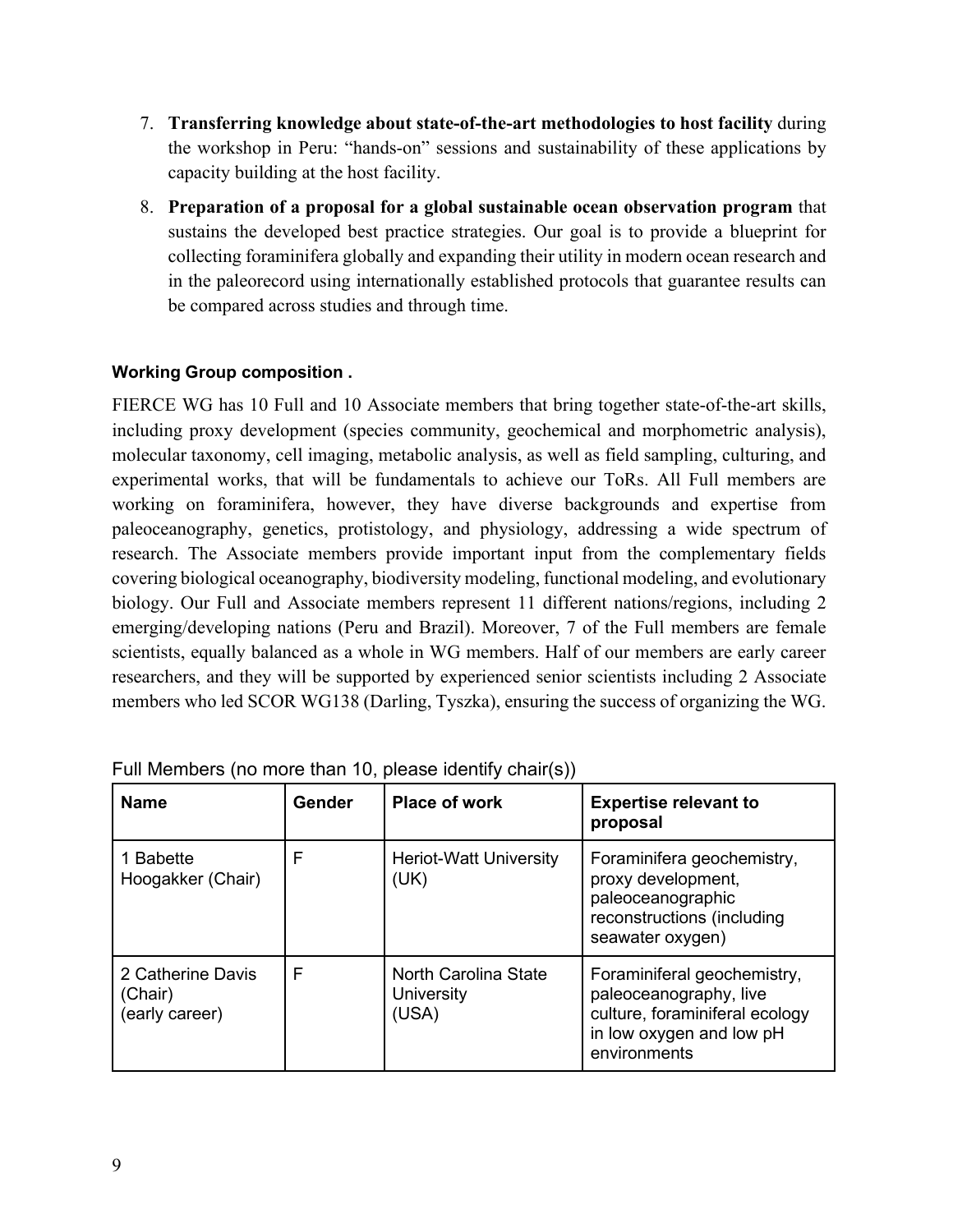| 3 Clare Bird<br>(early career)             | F | <b>University of Stirling</b><br>(UK)                      | Marine molecular<br>microbiologist, foraminifera<br>genotyping and single cell<br>microbiome-barcoding                                                   |
|--------------------------------------------|---|------------------------------------------------------------|----------------------------------------------------------------------------------------------------------------------------------------------------------|
| 4 Jennifer<br>Fehrenbacher                 | F | Oregon State<br>University<br>(USA)                        | Foraminifera geochemistry,<br>proxy method development<br>and paleoceanography,<br>including high-latitude and<br>deep dwelling species                  |
| 5 Nicolaas Glock                           | M | University of Hamburg<br>(GERMANY)                         | Foraminifera, biogeochemistry<br>and nutrient budgets in low<br>oxygen environments,<br>metabolic rates, proxy<br>development and<br>paleoceanography    |
| 6 Charlotte<br>LeKieffre (early<br>career) | F | CNRS, CEA Grenoble<br>(FRANCE)                             | Plankton cell structure and<br>metabolism, electron<br>microscopy and plankton<br>symbiosis biology                                                      |
| 7 Jorge Cardich<br>(early career)          | M | Universidad Peruana<br>Cayetano Heredia,<br>Lima<br>(PERU) | Benthic foraminifera ecology in<br>sediments in association with<br><b>OMZs and coastal</b><br>environments from Peru.                                   |
| 8 Abby Ren                                 | F | <b>National Taiwan</b><br>University<br>(TAIWAN)           | Geochemistry and<br>paleoceanography; Nitrogen<br>isotopes in calcifiers, paleo-<br>productivity, live culturing                                         |
| 9 Haruka Takagi<br>(early career)          | F | <b>Chiba University</b><br>(JAPAN)                         | planktic foraminifera ecology,<br>symbiosis, photophysiology,<br>global warming effects on<br>foraminifera, symbiotic<br>networks among<br>microplankton |
| 10 Rapheal Morard                          | M | <b>MARUM</b><br>(GERMANY)                                  | Genetic and morphological<br>diversity in Foraminifera<br>Evolution of microplankton.<br>Integration of genetic diversity<br>in paleoceanography         |

Associate Member (no more than 10)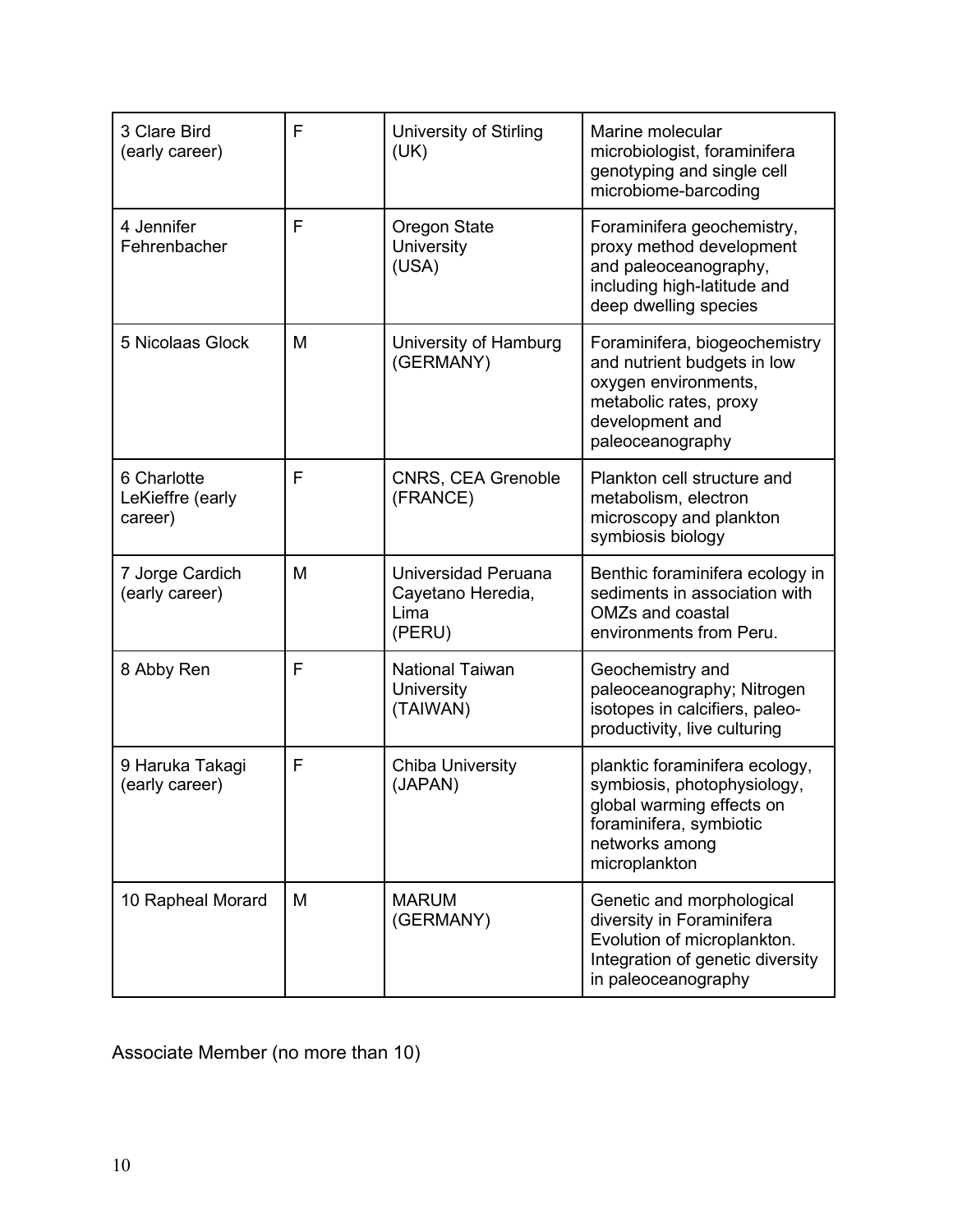| <b>Name</b>                                              | Gender | <b>Place of work</b>                                                     | <b>Expertise relevant to</b><br>proposal                                                                                                                      |
|----------------------------------------------------------|--------|--------------------------------------------------------------------------|---------------------------------------------------------------------------------------------------------------------------------------------------------------|
| 1 Kate Darling                                           | F      | University of<br>Edinburgh/University of<br>Stirling<br>(UK)             | Genetic diversity and<br>biogeography of<br>Foraminifera, Global<br>evolutionary patterns of<br>planktonic foraminifera                                       |
| 2 Julie Meilland<br>(early career)                       | F      | Marum<br>(GERMANY)                                                       | Plankton sampling,<br>planktonic foraminifera<br>population dynamics and<br>related C fluxes, high-latitude<br>species culture                                |
| 3 Christine Barras                                       | F      | <b>LPG Angers</b><br>(FRANCE)                                            | Benthic foram culture,<br>FOBIMO member<br>(standardized protocol),<br>foraminifera geochemistry,<br>proxy development                                        |
| 4 Moriaki Yasuhara                                       | M      | The University of Hong<br>Kong<br>(HONG KONG)                            | Global biodiversity analyses                                                                                                                                  |
| 5 Hidetaka Nomaki                                        | M      | <b>JAMSTEC</b><br>(JAPAN)                                                | (Benthic) culture, deep-sea<br>sampling, biology of foram,<br>analytical techniques (stable<br>and radio isotopes, TEM, X-<br>ray CT, NanoSIMS)               |
| 6 Mohamed M. Ezat<br>(early career)                      | M      | UiT the Arctic University<br>of Norway<br>(NORWAY)                       | Foraminifera geochemistry,<br>proxy development and<br>Arctic/high-latitude<br>paleoceanography                                                               |
| 7 Mattia Greco<br>(early career)                         | M      | <b>IO PAN</b><br>(POLAND)                                                | Evolutionary biology,<br>plankton ecology, bio-<br>informatics, and phylogenetic<br>analyses                                                                  |
| 8 Jaroslaw Tyszka                                        | M      | <b>ING PAN</b><br>(POLAND)                                               | Modeling (eVolutus),<br>fluorescent labeling and<br>imaging                                                                                                   |
| 9 Douglas Villela de<br>Oliveira Lessa<br>(early career) | M      | <b>Federal Fluminense</b><br>University (Niterói,<br>Brazil)<br>(BRAZIL) | Quaternary planktonic<br>foraminifera taxonomy,<br>(paleo)ecology,<br>paleoceanography, statistics<br>for simulating foram species<br>distributions, transfer |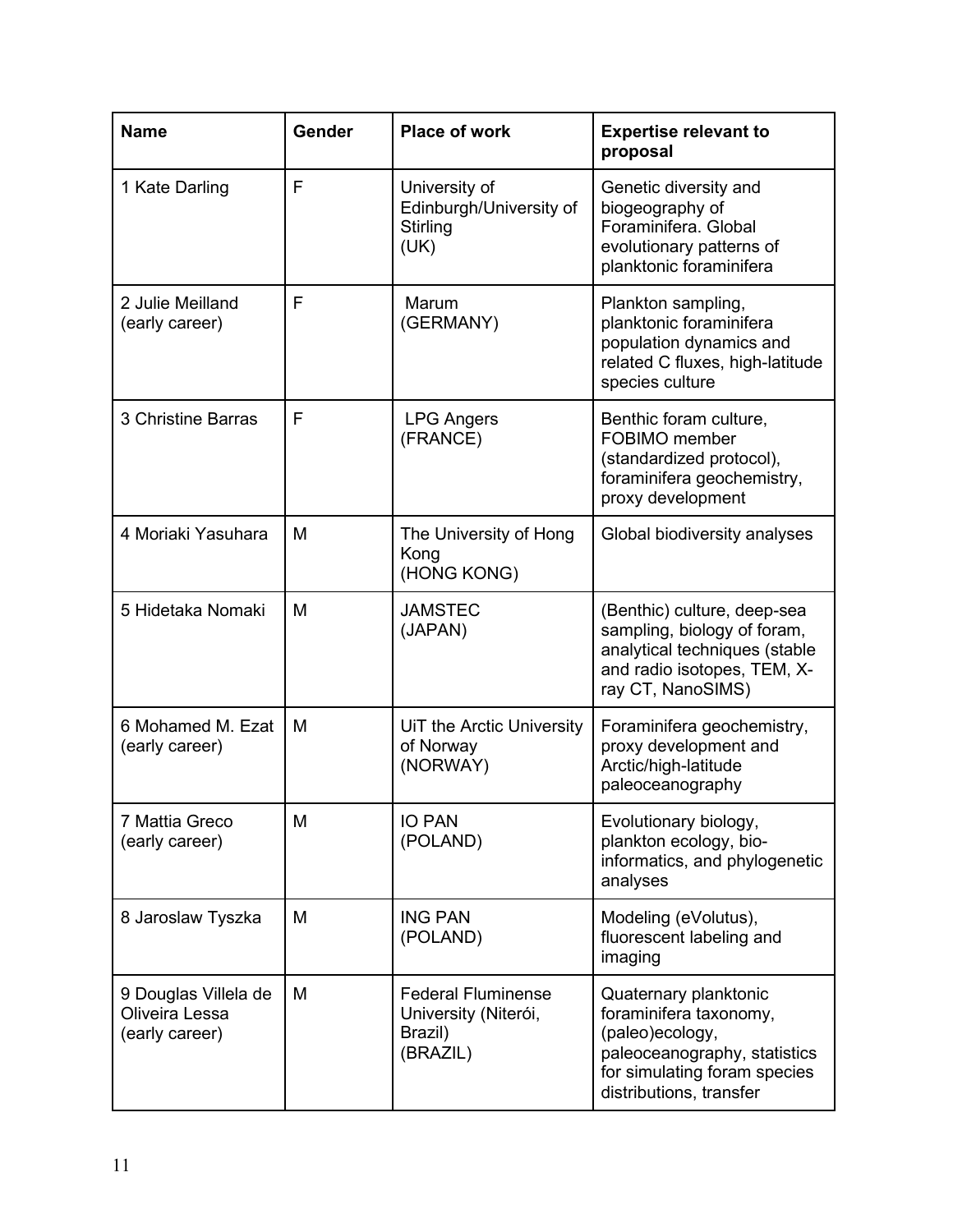|                      |   |                         | functions, stable isotopes and<br>Mg/Ca proxies                                                                                    |
|----------------------|---|-------------------------|------------------------------------------------------------------------------------------------------------------------------------|
| 10 Dimitri Gutiérrez | м | <b>IMARPE</b><br>(PERU) | Biological oceanography and<br>paleoceanography. Director<br>of research in oceanography<br>and climate change at<br><b>IMARPE</b> |

# **Working Group contributions**

**Babette Hoogakker** is a paleoceanographer and works on the development and application of proxy methods to understand past ocean circulation and biogeochemical cycles. She has extensive experience in the proxy-reconstruction past seawater oxygen concentrations, using isotopic and trace metal measurements of foraminifera.

**Catherine Davis** has experience working with living, recent, and fossil foraminifera and is broadly interested in building bridges between modern- and paleo- oceanography. She uses tools from the individual shell (isotopic, trace element, and morphological analyses) to community (assemblage) level, with recent research focusing on how planktic foraminifera respond to and record low-oxygen and low-pH environments.

**Clare Bird** pioneers the use of molecular tools to understand foraminiferal metabolism, microbial interactions and adaptability to climate change. She has over ten years' experience in molecular microbiology and enjoys working at the interface between biology and (palae)oceanography.

**Nicolaas Glock** works at the interface between biogeochemistry, paleoceanography and micropaleontology and focuses on biogeochemical cycling in oxygen depleted marine environments. He studies metabolic and physiological adaptations of foraminifera to extreme environments, quantifies the role of foraminifera in marine nutrient cycling and uses foraminifera to reconstruct past nutrient cycling and redox conditions in oxygen depleted environments.

**Jennifer Fehrenbacher** has extensive experience culturing living planktic foraminifera and analyzing the isotopic and trace element geochemistry of modern and fossil shells. Her recent research focuses on understanding the geochemistry and ecology of deeper dwelling and higher latitude species in eastern boundary upwelling systems.

**Charlotte LeKieffre** research focuses on disentangling the functioning of protist cells involved in plankton symbiosis, especially the metabolic crosstalk between the symbionts and host cells. She has extensive experience with protist sampling and culturing, and stable isotope analysis, metabolomics, and electron microscopy.

**Jorge Cardich** studies the ecology of benthic foraminifera and other meiofaunal groups in relation to biogeochemical gradients of organic-rich and oxygen-poor marine environments, and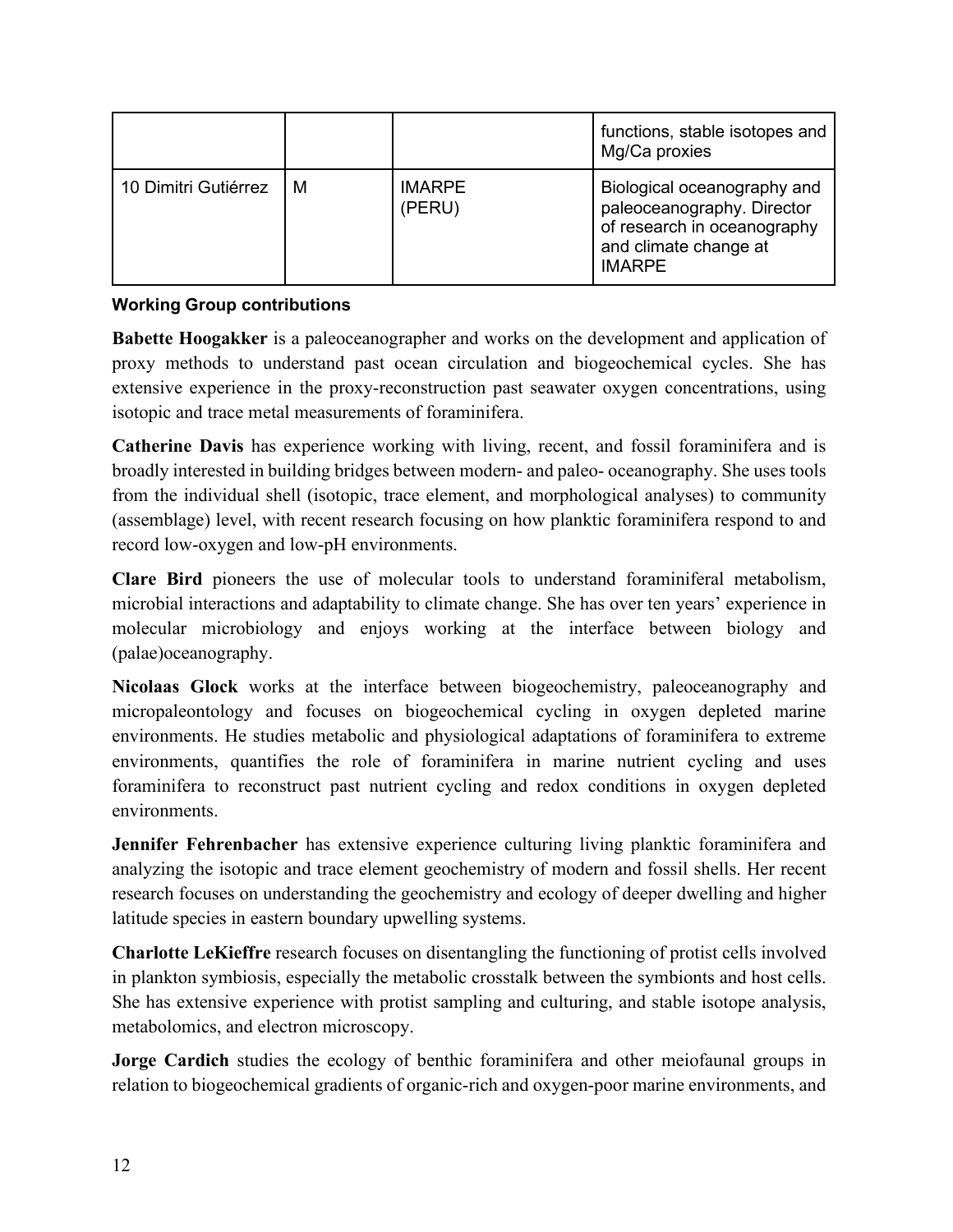has promoted the studies of foraminiferal propagules from sediments of coastal environments from Peru. He has experience in the reconstruction of oxygenation in the past using microfossils and geochemical proxies.

**Abby Ren** researches the interaction between biology and the environmental conditions through the course of Earth history. She pioneers the work on developing planktonic foraminifera shellbound nitrogen isotopes as a paleoceanographic tool to reconstruct past history of the marine nitrogen cycle and has extensive experiences working with foraminifera culturing, isotopic analyses on fossil and modern samples.

**Haruka Takagi** is broadly interested in modern planktic foraminifera species ecology and its interaction to the environment through geological time. Her current research focuses on understanding photosymbiosis in planktic foraminifera using stable isotope analysis, chlorophyll fluorescence, culture experiments and molecular biological techniques.

**Raphael Morard** works on genetics and morphological diversity of foraminifera. He is interested in the evolution of microplankton and integration of genetic diversity in paleoceanography.

# **Relationship to other international programs and SCOR Working groups:**

The FIERCE working group will build upon and develop relationships with various international programs and existing SCOR working groups. For the development and publication of the SOPs we will work with GEOTRACES and OBPS. GEOTRACES (sponsored by SCOR) represents a well-established international research program that aims to improve the understanding of oceanic trace elements and isotopic biogeochemical cycles. It is an ideal partner to host globally accessible protocols designed to implement improved utility of foraminifera whose shells are recorders of the physico-chemical conditions of the ocean. We furthermore plan to base our SOPs on the GEOTRACES SOPs as well as the "Guide to Best Practices for Oceanic CO<sub>2</sub> Measurements", another SCOR sponsored effort. With GOOS we plan to define an observing system for planktic foraminifera by integrating them into the phytoplankton and zooplankton biomass and diversity Essential Ocean Variables.

Finally, we will collaborate with the "Biogeochemical Oceanography in Upwelling Ecosystems" organized by SCOR in Namibia. To this end, the Regional Research Graduate Network in Oceanography (RGNO) has expressed interest in proposing topics we could contribute to their program should this effort be funded. Members of our SCOR group are well poised to contribute to topics such as ocean acidification, planktic foraminifera communities, OMZs, and extending climate change records beyond the instrumental record based upon the needs of RGNO.

FIERCE benefits from outputs of the past SCOR WG138 "Modern Planktic Foraminifera and Ocean Changes," which focused on understanding tropical-subtropical species. The community has benefited from capacity building efforts and workshops hosted by WG138.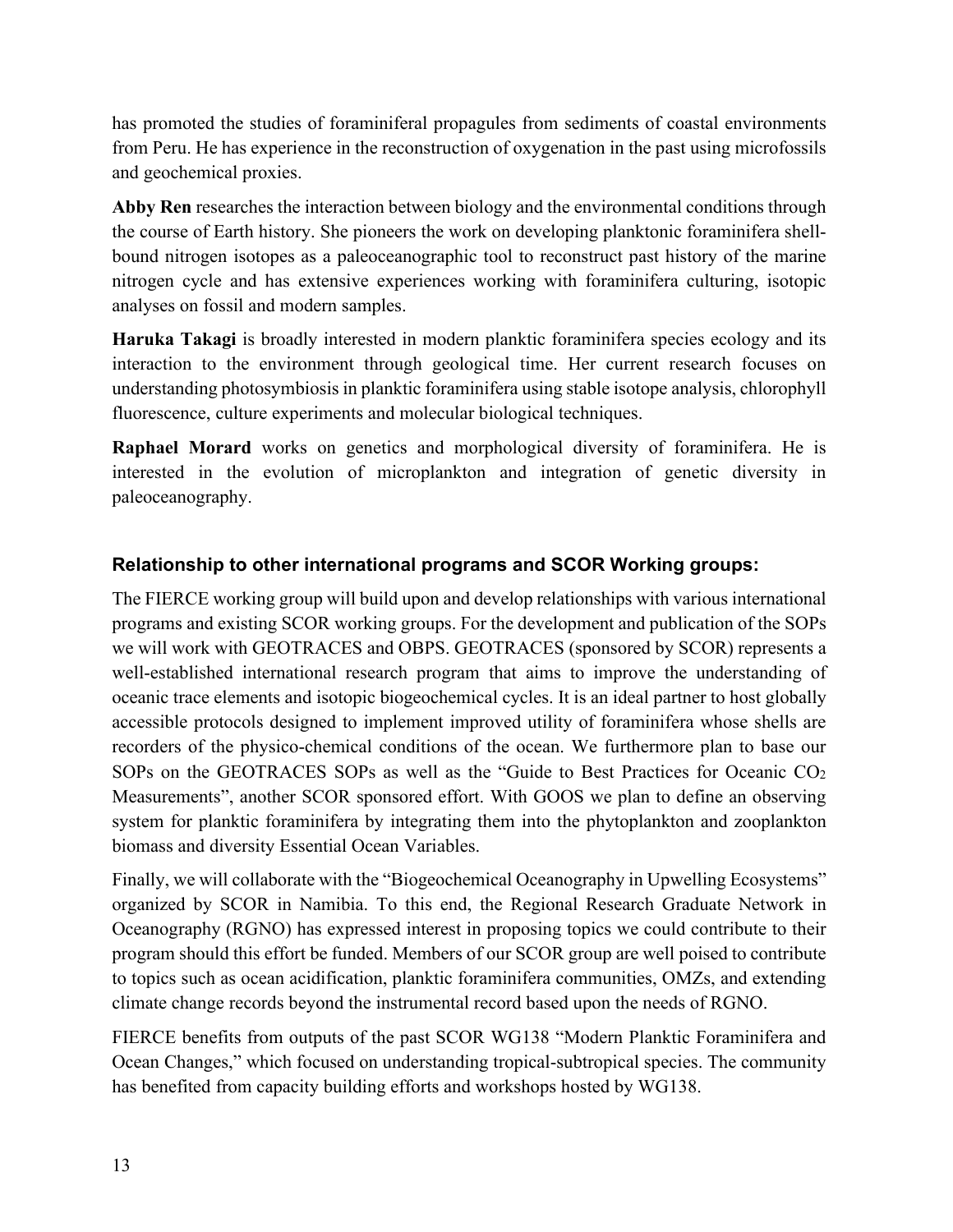Beyond these direct connections, FIERCE science relates to several other SCOR WGs. MixONET is an active SCOR group with overlapping interests to those of FIERCE, in a desire to develop/improve biological oceanographic research methods to better apply to mixotrophs (foraminifera are non-constitutive mixoplankton); member Bird recently attended the MixITIN conference organized by MixONET. Additionally, there are common interests with MetaZooGene and EBUS. FIERCE will also be of interest to PAGES, especially the 2k-network [\(https://pastglobalchanges.org/science/wg/2k-network/intro\)](https://pastglobalchanges.org/science/wg/2k-network/intro) where our SOPs can inform calibration methods, and our focus on training for ECRs could be particularly relevant. FIERCE could also be of interest to mikrotax [\(https://www.mikrotax.org/pforams/\)](https://www.mikrotax.org/pforams/), with increasing standardization in collecting both modern and fossil material bolstering taxonomic efforts. FIERCE workshops, outputs and progress will also be promoted through the Foraminifera Specialist Group of the Micropaleontological Society (member Hoogakker chair), and the Cushman Foundation. New links have also been developed with Protistology UK, a subgroup of the Microbiology Society, which is a multidisciplinary group utilizing and sharing diverse cutting edge molecular, culturing and biological methods to investigate diverse protists. These links will foster the development of new protocols for foraminifera.

# **Key References**

Bemis, B. et al. (2002) *Mar. Micropal.* 46, 405-430. Bird, C. et al. (2018) *PLoS One* 13, e0191653. Bird, C. et al. (2017) *Biogeosciences* 14, 901-920. Breitburg, D. et al. (2018) *Science* 359, 46. Cutter G. et al. (2017) Sampling and Sample-handling Protocols for GEOTRACES Cruises, Version 3. *OceanBestPractices Repository.* Davis, C.V. et al. (2021) *Biogeosciences* 18, 977–992. Dieckmann, G.S. et al. (1991) *J. Foraminifer. Res.* 21. 182–189. Dong, S. et al. (2022) *MDPI Biology* 11, 98. Eggins, S.M. (2004) *Earth and Planet Sci. Lett.* 225, 411-419. Enge, A.J. (2018) *Marine Micropaleontology* 144, 50-59 Gast, R. and Caron, D. (1996) *Molecular Biology and Evolution* 13, 1192–1197. Gomaa, F. et al. (2021) *Sci. Adv.* 7: eabf1586. Gray, W.R. and Evans, D. (2019) *Paleoceanogr. Paleoclimatol.* 34(3), 306-315. Greco, M. et al. (2021) *J. Plankton Res.* 43, 113–125. Grigoratou, M., et al. (2022). *Glob. Chan. Biol.* 28, 1063-1076. Fehrenbacher, J.S., et al. (2018) *Geochim. et Cosmochim. Acta* 236, 361-372. Hönish, B. et al. (2004) *Geochim. et Cosmochim. Acta* 68, 3675-3685. Hoogakker, B.A.A. et al. (2018) *Nature* 562, 410-413. Hull, P.M. et al. (2011) *Limnol. Oceanogr.* 56, 562–576. Jones, M.C. et al. (2020) *Sci. Adv.* 6, eaaz9588.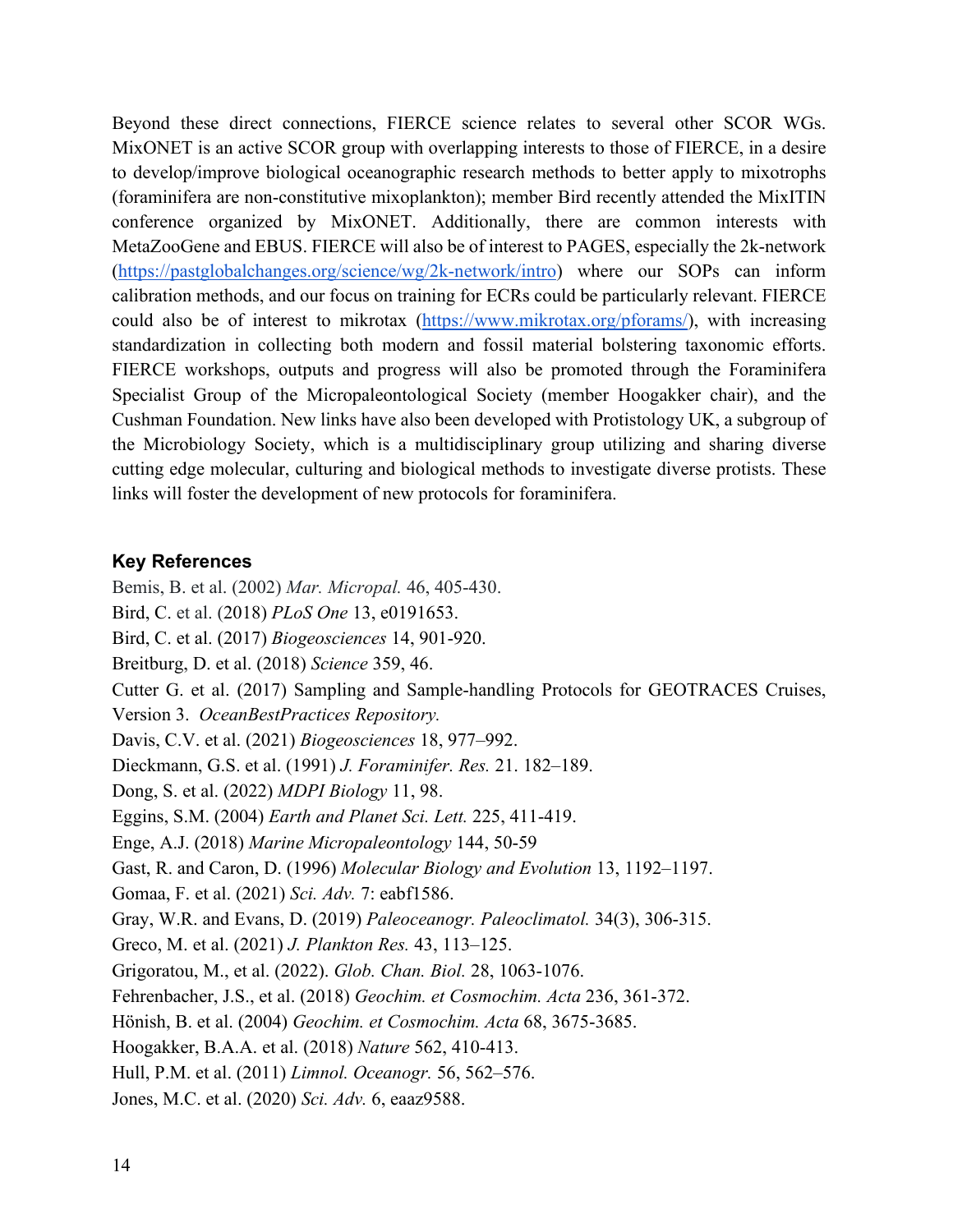Katz, M.E. et al. (2010) *J. Foraminifer. Res.* 40, 165–192. Keeling, R.G., et al. (2010) *Annu. Rev. Mar. Sci*. 2, 199-229. Kucera, M. (2007) *Mar. Geol.* 1, 213–262. Lekieffre et al. (2018). *Scientific Reports*. 8:10140 Lu, Z. et al. (2016) *Nature Communications* 7, 11146. Meier, W.N. et al. (2021) *NOAA Technical Report OAR Arctic Report Card*, 21-05. Orsi, W.D. et al.. (2020) *ISME J.* 14, 2580–2594. Parkinson, C.L. (2019) *PNAS* 16, 14414-14423. Reynolds, C.E. et al. (2018) *Mar. Micropal.* 142, 92-104. Ridgwell, A. and Zeebe, R.E. (2005) *Earth and Planet Sci. Letters* 234, 299-315. Risgaard-Petersen, N. et al. (2006) *Nature* 443, 93–96. Roy, T. et al. (2015) *Biogeoscience* 12, 2873, 2889. Schiebel, R. (2002) *Global Biogeochem. Cy.* 16, 1065. Schiebel, R. and Movellan, A. (2012) *Earth Syst. Sci. Data* 4, 75-89. Schiebel, R. and Hemleben, C. (2017) *Planktic foraminifers in the Modern Ocean*. 358 pp Schmidtko, S. et al. (2017) *Nature* 542, 335–339. Schönfeld, J. (2012) *Marine Micropaleontology* 94–95: 1-13. Serreze, M. C. et al. (2009) *Cryosphere* 3, 11–19. Stramma, L., et al. (2010) *Deep-Sea Res. I* 57, 587-595. Takagi, H. et al. (2019) *Biogeosciences* 16, 3377–3396. Takagi, H. et al. (2020) *J. Plankton. Res.* 42, 403–410. Tans, P.P. et al. (1979) *Nature* 280, 826–828. Tierney, J.E. (2020) *Nature* 584, 569-573. Winkelbauer, H. et al. (2021) *G-cubed* 22, e2021GC009811. Woehle, C. et al. (2018) *Curr. Biol.* 28, 2536-2543.e5.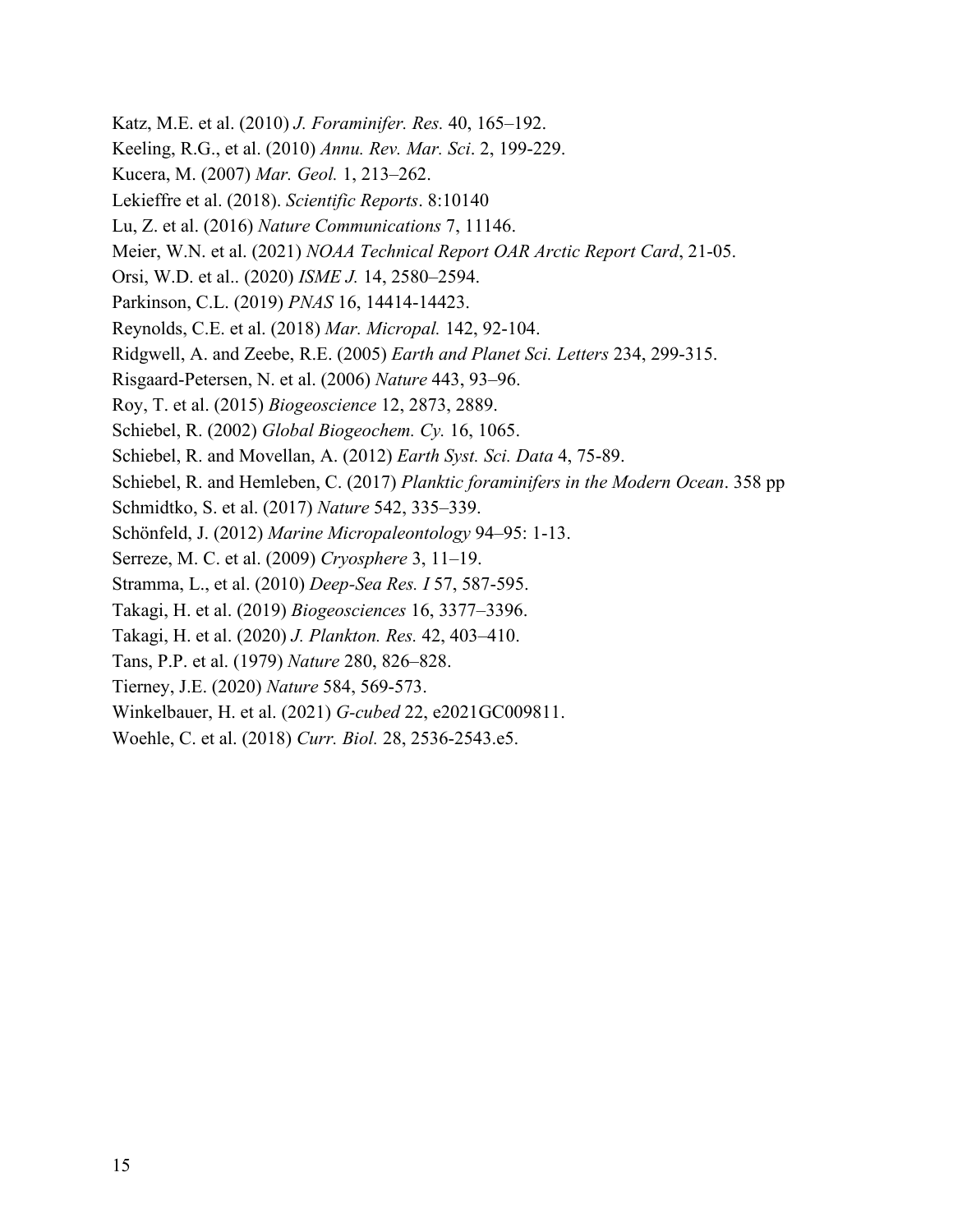# Appendix - Full Member Publications

# Clare Bird

**Bird, C.**, LeKieffre, C., Jauffrais, T., Meibom, A., Geslin, E., Filipsson, H.L., Maire, O., Russell, A.D. and Fehrenbacher, J.S. (2020) Heterotrophic foraminifera capable of inorganic nitrogen assimilation. *Frontiers in Microbiology*, 11:604979.<https://doi.org/10.3389/fmicb.2020.604979>

**Bird, C.**, Schweizer, M., Roberts, A., Austin, W.E.N., Knudsen, K.L., Evans, K.M., Filipsson, H.L., Sayer, M.D.J., Geslin, E. and Darling, K.F. (2020). The genetic diversity, morphology, biogeography and taxonomic designations of *Ammonia* (Foraminifera) in the Northeast Atlantic. *Marine Micropaleontology*, 155:101726<https://doi.org/10.1016/j.marmicro.2019.02.001>

Salonen, I.S., Chronopoulou, P-M., **Bird, C**., Reichart, G-J and Koho, K.A. (2019). Enrichment of intracellular sulphur cycle-associated bacteria in intertidal benthic foraminifera revealed by 16S and aprA gene analysis. *Scientific Reports*, 9:11692. [https://doi.org/10.1038/s41598](https://doi.org/10.1038/s41598-019-48166-5)-019- [48166](https://doi.org/10.1038/s41598-019-48166-5)-5

**Bird, C**., Darling, K.F., Russell, A.D., Davis, C.V., Fehrenbacher, J., Free, A., and Ngwenya, B.T. (2018). 16S rRNA gene metabarcoding and TEM reveals different ecological strategies within the genus *Neogloboquadrina* (planktonic foraminifer). *PLoS ONE*, 13(1): e0191653

**Bird, C**., Darling, K.F., Russell, A.D., Davis, C.V., Fehrenbacher, J., Free, A., Wyman, M., and Ngwenya, B.T. (2017). Cyanobacterial endobionts within a major marine planktonic calcifier (*Globigerina bulloides*, Foraminifera) revealed by 16S rRNA metabarcoding. *Biogeosciences*, 14(4), 901-920. DOI:10.5194/bg-14-901-2017

# Jorge Cardich

Pitcher, G.C., Aguirre-Velarde, A., Breitburg, D., **Cardich, J.**, Carstensen, J., Conley, D.J., Dewitte, B., Engel, A., Espinoza-Morriberón, D., Flores, G., Garçon, V., Graco, M., Grégoire, M., Gutiérrez, D., Hernandez-Ayon, J.M., Huang, H.-H.M., Isensee, K., Jacinto, M.E., Levin, L., Lorenzo, A., Machu, E., Merma, L., Montes, I., SWA, N., Paulmier, A., Roman, M., Rose, K., Hood, R., Rabalais, N.N., Salvanes, A.G.V., Salvatteci, R., Sánchez, S., Sifeddine, A., Tall, A.W., Plas, A.K. van der, Yasuhara, M., Zhang, J., Zhu, Z.Y. (2021). System controls of coastal and open ocean oxygen depletion. *Progress in Oceanography* 197, 102613[.](https://doi.org/10.1016/j.pocean.2021.102613) <https://doi.org/10.1016/j.pocean.2021.102613>

Erdem, Z., Schönfeld, J., Rathburn, A.E., Pérez, M.E., **Cardich, J.**, Glock, N. (2020) Bottomwater deoxygenation at the Peruvian margin during the last deglaciation recorded by benthic foraminifera. *Biogeosciences*, 17, 3165–3182

**Cardich, J.**, Sifeddine, A., Salvatteci, R., Romero, D., Briceño, FJ., Graco, M., Anculle, T., Almeida, C., Gutiérrez, D. (2019) Multidecadal changes in marine subsurface oxygenation off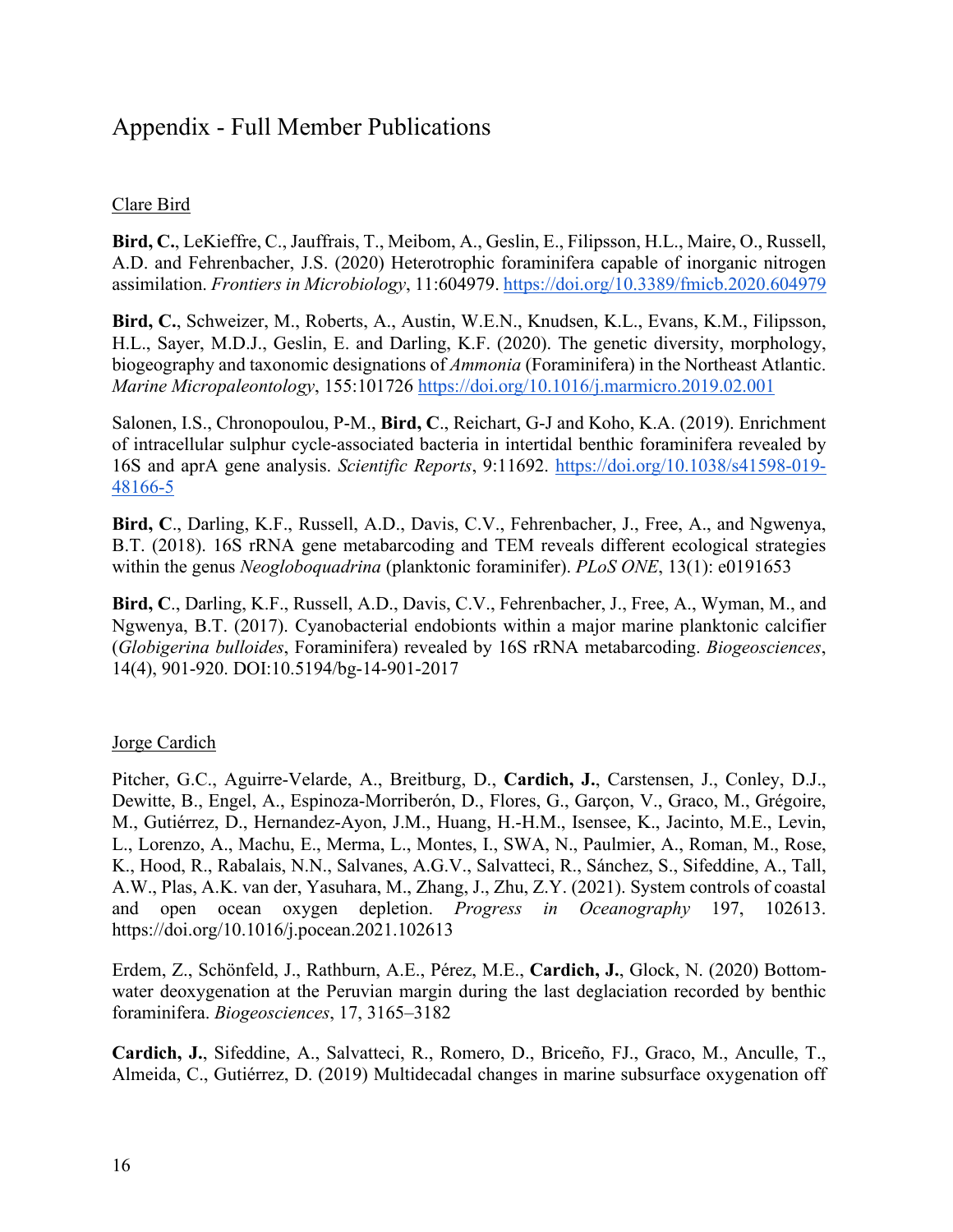central Peru during the last ca. 170 years. *Frontiers in Marine Science*, doi: 10.3389/fmars.2019.00270

Sommer, S., Gier, J., Treude, T., Lomnitz, U., Dengler, M., **Cardich, J.**, Dale, AW. (2016) Depletion of oxygen, nitrate and nitrite in the Peruvian oxygen minimum zone cause an imbalance of benthic nitrogen fluxes. *Deep-Sea Research I*, v. 112, p. 113-122.

**Cardich, J.**, Gutiérrez, D., Romero, D., Pérez, A., Quipúzcoa, L., Morales, M., Marquina, R., Yupanqui, W., Solís, J., Carhuapoma, W., Sifeddine, A. (2015) Calcareous benthic foraminifera associated to geochemical conditions in the upper central Peruvian margin: control by pore water redox and sedimentary organic matter. *Marine Ecology Progress Series*, v. 535, p. 63-87, doi: 10.3354/meps11409.

### Catherine Davis

**Davis, C.V.**, Wishner, K., Renema, W. & P.M. Hull (2021) Vertical distribution of planktic foraminifera through an Oxygen Minimum Zone: how assemblages and shell morphology reflect oxygen concentrations. *Biogeosciences*, 18, 977–992, https://doi.org/10.5194/bg-18-977-2021, 2021.

**Davis, C.V.**, Livsey, C.M., Palmer, H.M., Hull, P.M., Thomas, E., Hill, T.M., & C.R. Benitez-Nelson (2020) Extensive morphological variability in asexually produced planktic foraminifera. *Science Advances*, 6(28): abb8930, doi:10.1126/sciadv.abb8930.

**Davis, C.V.**, Fehrenbacher, J.S., Benitez-Nelson, C., & R.C. Thunell (2020) Trace element heterogeneity across individual planktic foraminifera from the modern Cariaco Basin. *Journal of Foraminiferal Research*, 50(2): 204-218, doi:10.2113/gsjfr50.2.204.

**Davis, C.V.**, Fehrenbacher, J.S., Hill, T.M., Russell, A.D. & H.J. Spero (2017) Relationships between temperature, pH, crusting and Mg/Ca in laboratory-grown *Neogloboquadrina* foraminifera. *Paleoceanography and Paleoclimatology*, 32(11): 1137-1152, doi:10.1002/2017pa003111.

**Davis, C.V.**, Hill, T.M., Russell, A.D., Gaylord, B.P. & J. Jahncke (2016) Seasonality in planktic foraminifera of the Central California coastal upwelling region. *Biogeosciences,* 13: 5139-5150, doi:10.5194/bg-13-5139-2016.

### Jennifer Fehrenbacher

Fritz‐Endres, T., Dekens, P.S., **Fehrenbacher, J.S,** Spero, H.J., Stine, A.. (2019) Application of individual foraminifera Mg/Ca and  $\delta^{18}O$  analyses for paleoceanographic reconstructions in active depositional environments, *Paleoceanography and Paleoclimatology*, 34(10), 1610-1624.

Reynolds, C.E., Richey, J.N, **Fehrenbacher, J.S.,** Rosenheim, B.E., Spero, H.J.. (2018) Environmental controls on the geochemistry of *Globorotalia truncatulinoides* in the Gulf of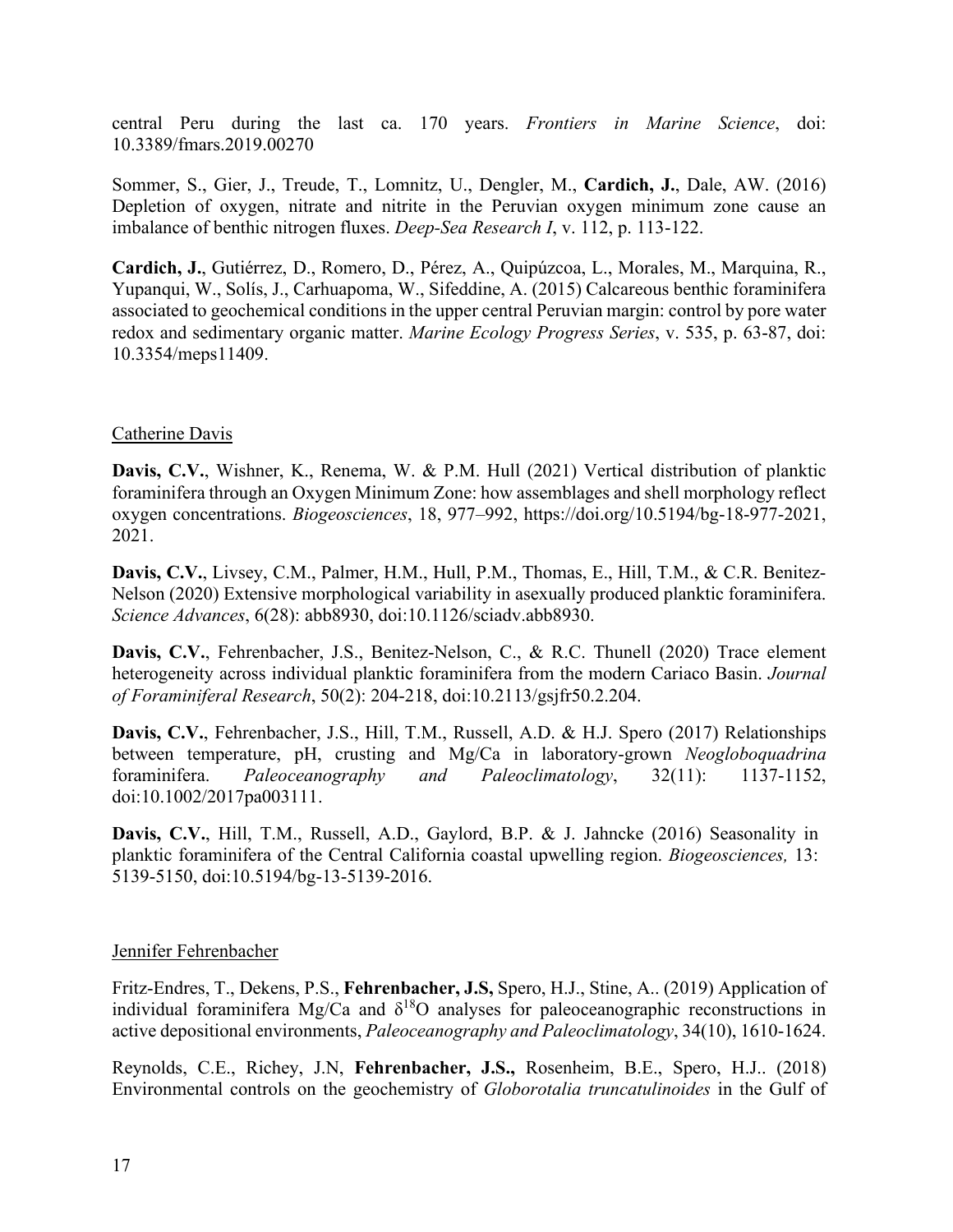Mexico: Implications for paleoceanographic reconstructions, *Marine Micropaleontology*, 142, 92-104.

**Fehrenbacher, J.S.**, Russell, A.D., Davis, C.V., Spero, H.J., Chu, E., Hönisch, B. (2018) Ba/Ca ratios in the non-spinose planktic foraminifer *Neogloboquadrina dutertrei*: Evidence for an organic aggregate microhabitat. *Geochimica et Cosmochimica Acta*, 236, 361-372.

**Fehrenbacher, J.S.**, Russell, A.D., Davis, C.V., Gagnon, A.C., Spero, H.J., Cliff, J.B., Zhu, Z., Martin, P. (2017) Link between light-triggered Mg-banding and chamber formation in the planktic foraminifera *Neogloboquadrina dutertrei*, *Nature communications*, 8, 15441.

Gibson, K.A., Thunell, R.C., Machain-Castillo, M.L., **Fehrenbacher, J.S**., Spero, H.J., Wejnert, K.,Nava-Fernández, X., Tappa, E.J. (2016) Evaluating controls on planktonic foraminiferal geochemistry in the Eastern Tropical North Pacific, *Earth and Planetary Science Letters*, Vol. 452, 90-103.

### Nicolaas Glock

**Glock, N.,** Romero, D., Roy, A.-S., Wöhle, C., Dale, A.W., Schönfeld, J., Wein, T., Weissenbach, J., Dagan, T. (2020) A hidden sedimentary phosphate pool inside benthic foraminifera from the Peruvian upwelling region might nucleate phosphogenesis. *Geochimica et Cosmochimica Acta*, 289, 14-23.

**Glock, N.,** Roy, A.-S., Romero, D., Wein, T., Weissenbach, J., Revsbech, N.-P., Høgslund, S., Clemens, D., Sommer, S., Dagan, T. (2019) Metabolic preference of nitrate over oxygen as electron acceptor in Foraminifera from the Peruvian oxygen minimum. *PNAS*, 116 (8) 2860- 2865. doi/10.1073/pnas.1813887116.

**Glock, N.,** Erdem, Z., Wallmann, K., Somes, C., Liebetrau, V., Schönfeld, J., Gorb, S., Eisenhauer, A. (2018) Coupling of oceanic carbon and nitrogen facilitates spatially resolved quantitative reconstruction of nitrate inventories. *Nature Communications*, 9, 1217.

Wöhle, C., Roy, A.-S., **Glock, N.,** Wein, T., Weissenbach, Rosenstiel, P., Hiebenthal, C., Michels, J., Schönfeld, J., Dagan, T. (2018) A novel eukaryotic denitrification pathway in foraminifera. *Current Biology*, 28, 2536-2543.

**Glock, N.,** Schönfeld, J., Eisenhauer, A., Hensen, C., Mallon, J., Sommer, S. (2013). The role of benthic foraminifera in the benthic nitrogen cycle of the Peruvian oxygen minimum zone. *Biogeosciences*, 10, 4767-4783.

### Babette Hoogakker

**Hoogakker, B.A.A.**, Anderson, C., Paoloni, T., Stott, A., Grant, H., Keenan, P., Mahaffey, C., Blackbird, S., McClymont, E., Rickaby, R., Poulton, A., Peck, V. (in review). Planktonic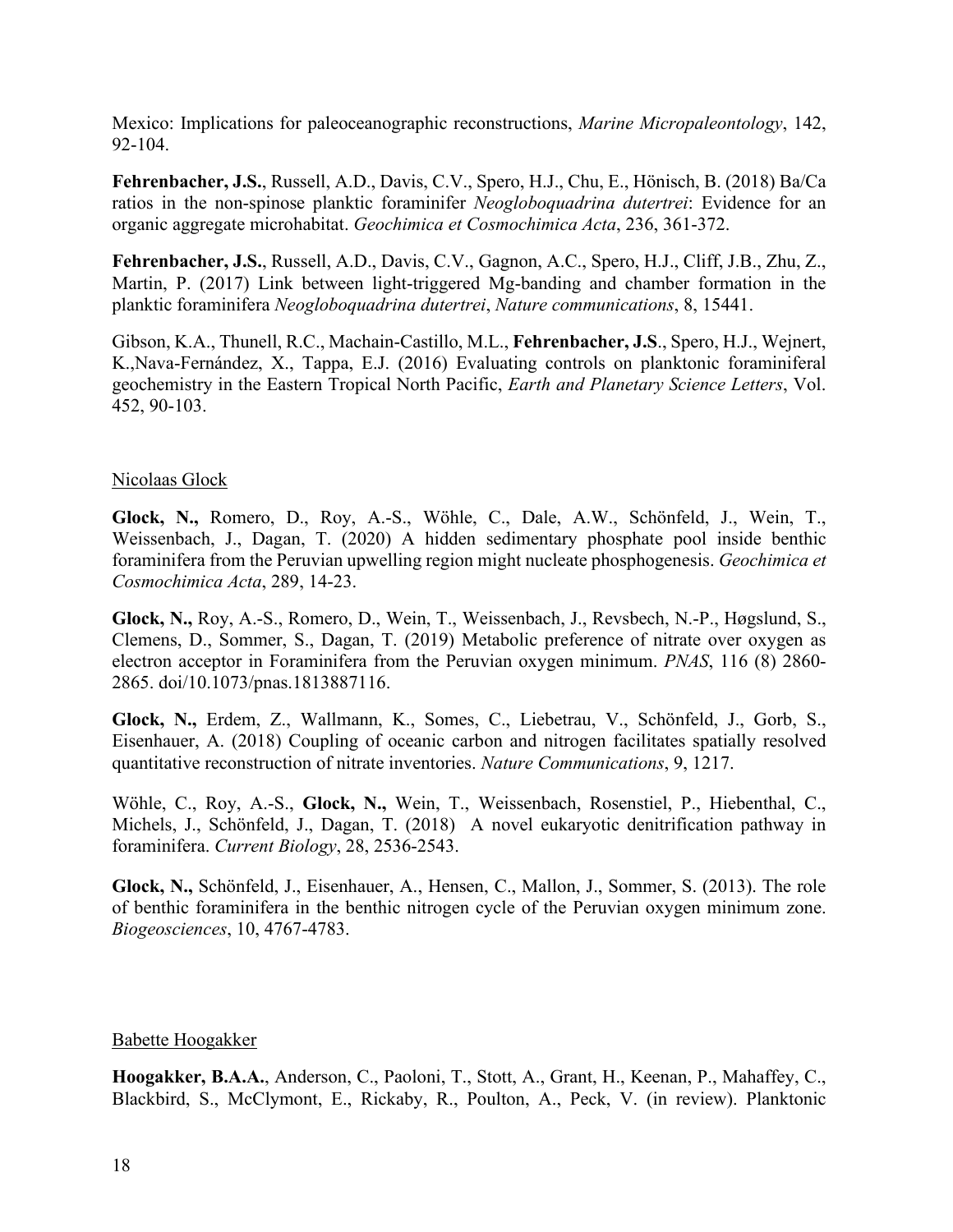foraminifera organic carbon isotopes as novel archives of upper ocean carbon cycling. *Nature Communications*.

Reyes-Macay, D., **Hoogakker, B.**, Martinez-Mendez, G., Llanillo, P.J., Grasse, P., Mohtadi, M., Mix, A., Leng, M.J., Struck, U., McCorkle, D.C., Troncoso, M., Gayo, E.M., Lange, C.B., Farias, L., Carhuapoma, W., Graco, M., Cornejo-D'Ottone, M., De Pol Holz, R., Fernandez, C., Narvaez, D., Vargas, C.A., Garcia-Araya, F., Hebbeln, D. (2022) Isotopic characterization of water masses in the Southeast Pacific region: paleoceanographic implications. *Journal of Geophysical Research: Ocean,* 129 , 1, e2021JC017525.

Winkelbauer, H., Cordova-Rodriguez, K., Reyes-Macaya, D., Scott, J., Glock, N., Lu, Z., Hamilton, E., Chenery, S., Holdship, P., Dormon, C., **Hoogakker, B.** (2021) Foraminifera iodine to calcium ratios: approach and cleaning. *Geochemistry, Geophysics, Geosystems,* 22(11), e2021GC009811.

Lear, C.H., Anand, P., Blenkinsop, T., Foster, G.L., Gagen, M., **Hoogakker, B**., Larter, R.D., Lunt, D.J., McCave, I.N., McClymont, E., Pancost, R.D., Rickaby R.E.M., Schultz, D.M., Summerhayes, C.J.R., Zalasiewics, J. (2021). Geological society of London scientific statement: What the geological record tells us about our present and future. *Journal of the Geological Society,* 178.

**Hoogakker, B.A.A.**, Lu, Z., Umling, N., Jones, L., Zhou, X., Rickaby, R.E.M., Thunell, R., Cartapanis, O., Galbraith, E. (2018). Glacial expansion of oxygen-depleted water in the eastern tropical Pacific. *Nature* 562, 410-413.

# Charlotte LeKieffre

Decelle J., Veronesi G., **LeKieffre C.**, Gallet B., Chevalier F., Stryhanyuk H., Marro S., Ravanel S., Tucoulou R., Schieber N., Finazzi G., Schwab Y. and Musat N. (2021) Subcellular architecture and metabolic connection in the planktonic photosymbiosis between Collodaria (radiolarians) and their microalgae. *Environmental Microbiology*, 23: 6569-6586[.](https://doi.org/10.1111/1462-2920.15766) [https://doi.org/10.1111/1462](https://doi.org/10.1111/1462-2920.15766)-2920.15766

**LeKieffre C**., Spero H.J., Fehrenbacher J.S., Russell, A.D., Ren H., Geslin E. and Meibom A. (2020) Ammonium is the preferred source of nitrogen for planktonic foraminifer and their dinoflagellate symbionts. *Proceedings of the Royal Society B*. 287: 20200620. <http://doi.org/10.1098/rspb.2020.0620>

**LeKieffre C**., Bernhard J. M., Mabilleau G., Filipsson H.L., Meibom A., Geslin E. (2018). An overview of cellular ultrastructure in benthic foraminifera: New observations of rotalid species in the context of existing literature. *Marine Micropaleontology*, 138: 12-32. https://doi.org/10.1016/j.marmicro.2017.10.005

**LeKieffre C.**, Spero H.J., Russell A.D. Fehrenbacher J.S., Geslin E. and Meibom A. (2018) Assimilation, translocation, and utilization of carbon between photosynthetic symbiotic dinoflagellates and their planktic foraminifera host. *Marine Biology* 165**,** 104. [https://doi.org/10.1007/s00227-018-](https://doi.org/10.1007/s00227-018-3362-7)3362-7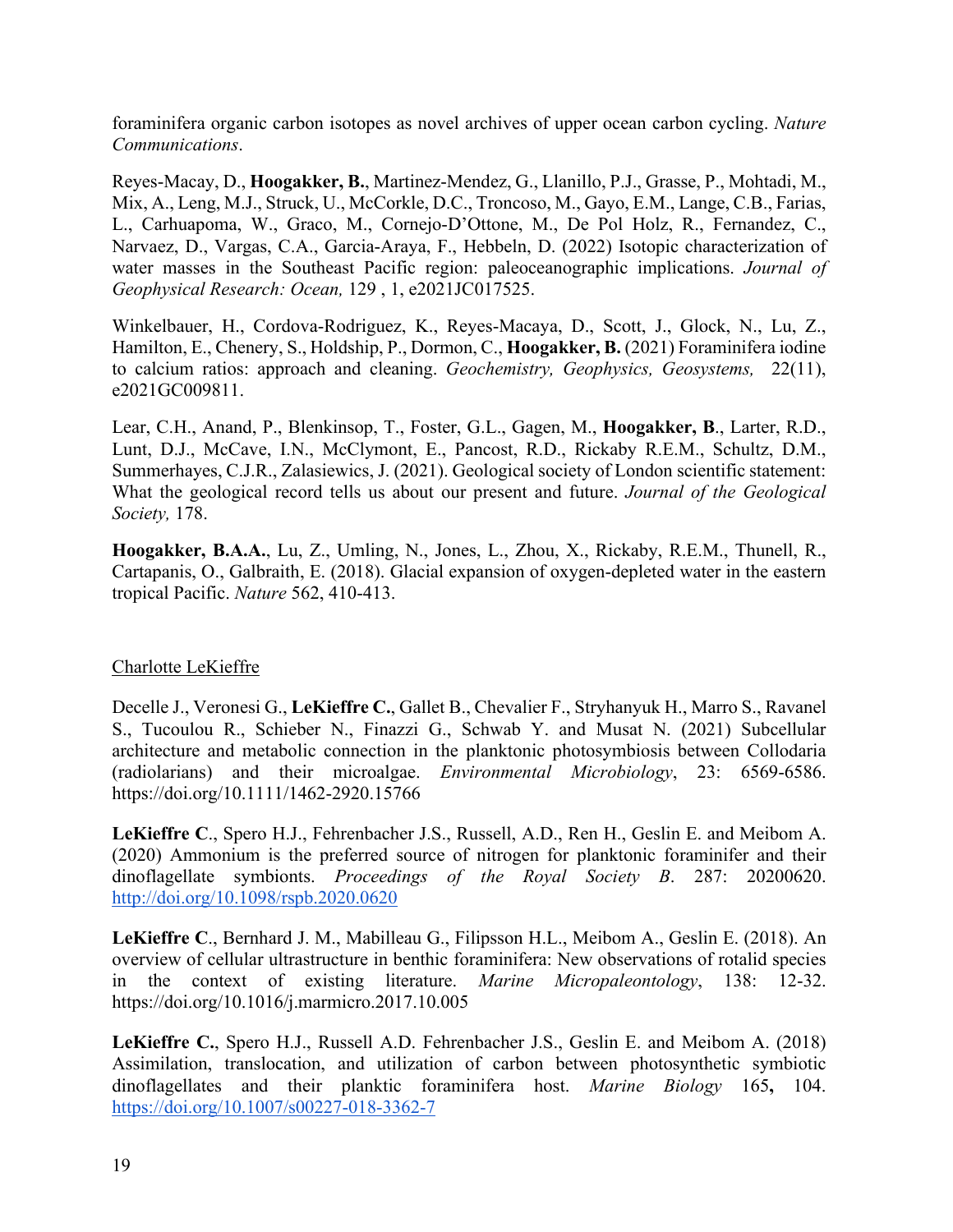**LeKieffre C.**, Spangenberg J. E., Mabilleau G., Escrig S., Meibom A., Geslin E. (2017) Surviving anoxia in marine sediments: The metabolic response of ubiquitous benthic foraminifera (*Ammonia tepida*). *PLoS ONE* 12(5): e0177604. https://doi.org/10.1371/journal.pone.0177604

### Raphael Morard

Cordier, T., Angeles, I.B., Henry, N., Lejzerowicz, F., Berney, C., **Morard, R**., Brandt, A., Cambon-Bonavita, M.-A., Guidi, L., Lombard, F., Arbizu, P.M., Massana, R., Orejas, C., Poulain, J., Smith, C.R., Wincker, P., Arnaud-Haond, S., Gooday, A.J., de Vargas, C., Pawlowski, J. (2022) Patterns of eukaryotic diversity from the surface to the deep-ocean sediment. *Sci. Adv.,* 8, 26–28. doi:10.1126/sciadv.abj9309

**Morard, R**., Vollmar, N.M., Greco, M., Kucera, M. (2019) Unassigned diversity of planktonic foraminifera from environmental sequencing revealed as known but neglected species. PLoS One 14, e0213936. doi:10.1371/journal.pone.0213936

**Morard, R.**, Mahé, F., Romac, S., Poulain, J., Kucera, M., de Vargas, C. (2018) Surface ocean metabarcoding confirms limited diversity in planktonic foraminifera but reveals unknown hyperabundant lineages. *Scientific reports*, 8:2539, 1–10. doi:10.1038/s41598-018-20833-z

de Vargas, C., Audic, S., Henry, N., Decelle, J., Mahe, F., Logares, R., Lara, E., Berney, C., Le Bescot, N., Probert, I., Carmichael, M., Poulain, J., Romac, S., Colin, S., Aury, J.-M., Bittner, L., Chaffron, S., Dunthorn, M., Engelen, S., Flegontova, O., Guidi, L., Horak, A., Jaillon, O., Lima-Mendez, G., Luke, J., Malviya, S., **Morard, R**., Mulot, M., Scalco, E., Siano, R., Vincent, F., Zingone, A., Dimier, C., Picheral, M., Searson, S., Kandels-Lewis, S., Acinas, S.G., Bork, P., Bowler, C., Gorsky, G., Grimsley, N., Hingamp, P., Iudicone, D., Not, F., Ogata, H., Pesant, S., Raes, J., Sieracki, M.E., Speich, S., Stemmann, L., Sunagawa, S., Weissenbach, J., Wincker, P., Karsenti, E., Boss, E., Follows, M., Karp-Boss, L., Krzic, U., Reynaud, E.G., Sardet, C., Sullivan, M.B., Velayoudon, D. (2015) Eukaryotic plankton diversity in the sunlit ocean. *Science*  (80-. ), 348, 1261605–1261605. doi:10.1126/science.1261605

**Morard, R.**, Darling, K.F., Mahé, F., Audic, S., Ujiié, Y., Weiner, A.K.M., André, A., Seears, H. a., Wade, C.M., Quillévéré, F., Douady, C.J., Escarguel, G., de Garidel-Thoron, T., Siccha, M., Kucera, M., de Vargas, C. (2015) PFR<sup>2</sup> : a curated database of planktonic foraminifera 18S ribosomal DNA as a resource for studies of plankton ecology, biogeography and evolution. *Mol. Ecol. Resour*. 15, 1472–1485. doi:10.1111/1755-0998.12410

### Haojia Abby Ren

Smart, S.M., Fawcett, S.E., **Ren, H.**, Schiebel, R., Tompkins, E.M., Martínez‐García, A., Stirnimann, L., Roychoudhury, A., Haug, G.H., Sigman, D.M. (2020) The nitrogen isotopic composition of tissue and shell‐bound organic matter of planktic foraminifera in Southern Ocean surface waters. *Geochemistry, Geophysics, Geosystems*, 21, e2019GC008440. <https://doi.org/10.1029/2019GC008440>.